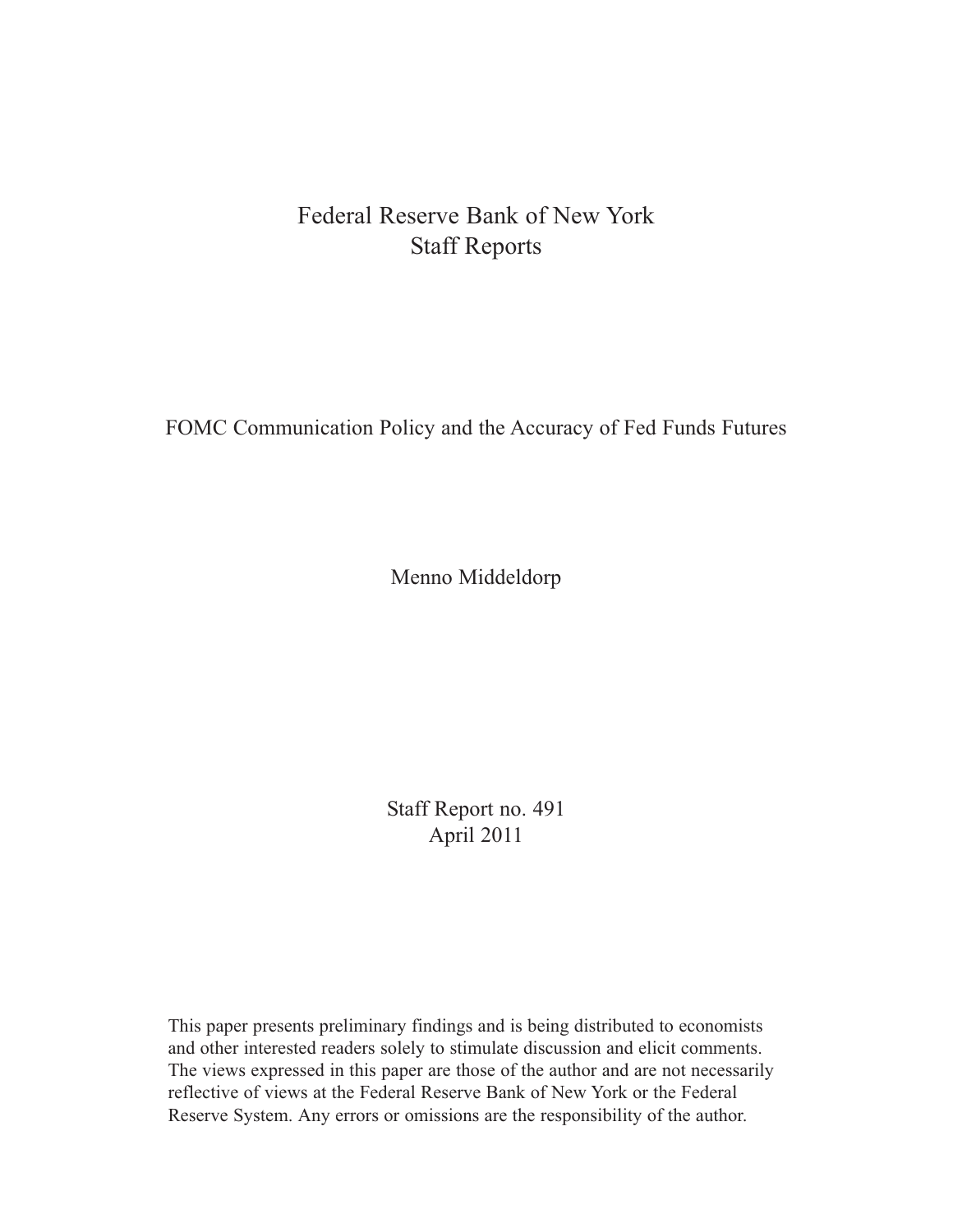**FOMC Communication Policy and the Accuracy of Fed Funds Futures**

Menno Middeldorp *Federal Reserve Bank of New York Staff Reports*, no. 491 April 2011 JEL classification: D83, E58, G13, G14

#### **Abstract**

Over the last two decades, the Federal Open Market Committee (FOMC), the rate-setting body of the United States Federal Reserve System, has become increasingly communicative and transparent. According to policymakers, one of the goals of this shift has been to improve monetary policy predictability. Previous academic research has found that the FOMC has indeed become more predictable. Here, I contribute to the literature in two ways. First, instead of simply looking at predictability before and after the Fed's communication reforms in the 1990s, I identify three distinct periods of reform and measure their separate contributions. Second, I correct the interest rate forecasts embedded in fed funds futures contracts for risk premiums, in order to obtain a less biased measure of predictability. My results suggest that the communication reforms of the early 1990s and the "guidance" provided from 2003 significantly improved predictability, while the release of the FOMC's policy bias in 1999 had no measurable impact. Finally, I find that FOMC speeches and testimonies significantly lower short-term forecasting errors.

Key words: central bank communication, central bank transparency, futures pricing, financial market efficiency

Middeldorp: Federal Reserve Bank of New York, Utrecht University (e-mail:

menno.middeldorp@ny.frb.org). The author thanks Allard Bruinshoofd, Deborah Perelmuter, Jan Potters, Martijn Prook, Matthew Raskin, Stephanie Rosenkranz, and seminar participants at the Federal Reserve Bank of New York. Special thanks to Clemens Kool for extensive comments on several drafts. The author also gratefully acknowledges the support of the Rabobank Economic Research Department and the Hong Kong Institute for Monetary Research, where parts of the research presented here were conducted in the context of his doctoral dissertation for Utrecht University. The views expressed in this paper are those of the author and do not necessarily reflect the position of the Federal Reserve Bank of New York or the Federal Reserve System.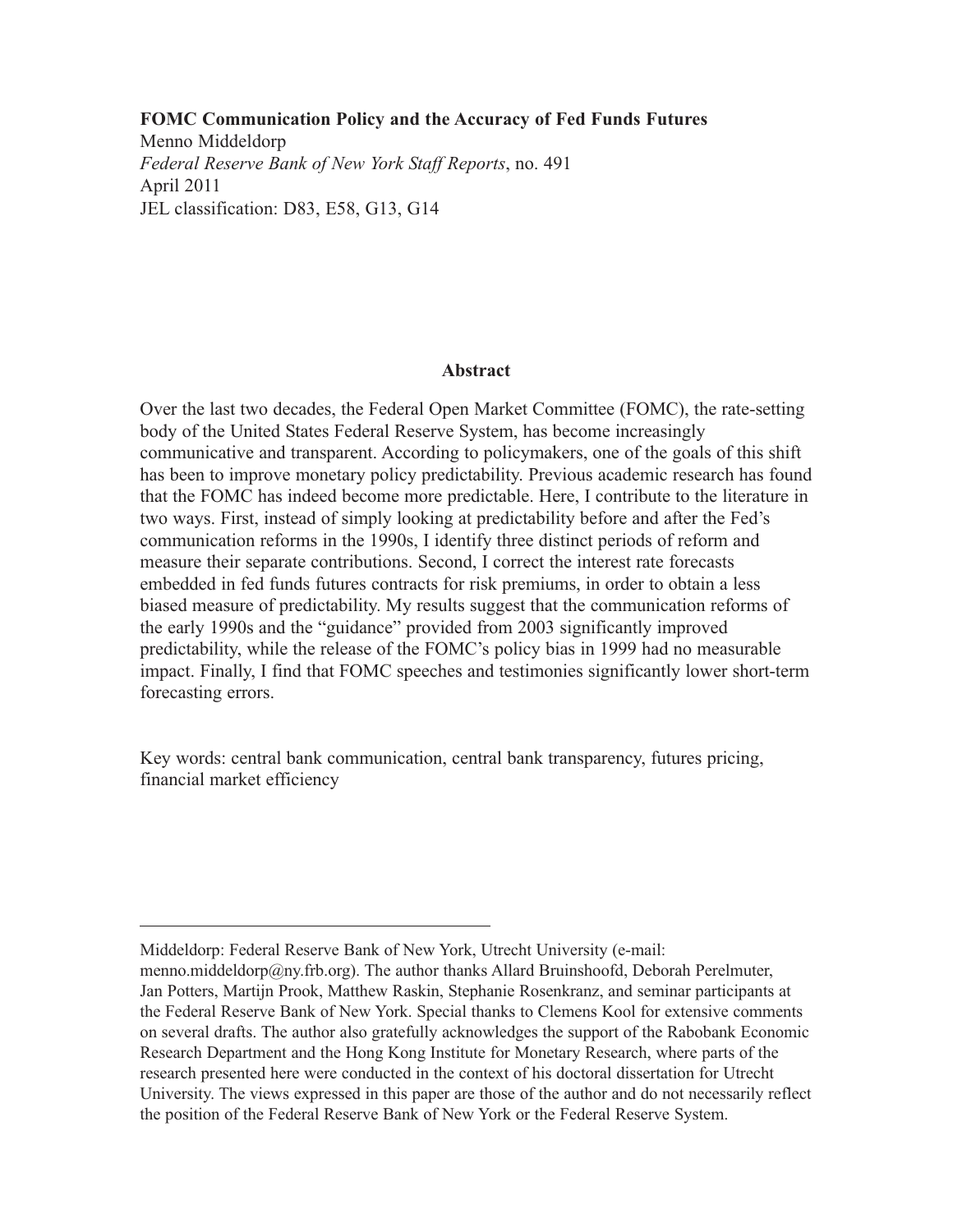### 1 Introduction

Central banks worldwide have shifted to more active and transparent communication policies over the past quarter century. There are several reasons for this change, including non-economic ones like the need for independent central banks in democratic societies to explain their actions. Another reason is the impact of communication on the functioning of financial markets. Bernanke (2004) asserts that "clear communication helps to increase the near-term predictability of FOMC rate decisions, which reduces risk and volatility in Önancial markets and allows for smoother adjustment of the economy to rate changes."

As the literature review in the following section illustrates, academic research widely supports the idea that transparency improves predictability. The general approach that has been taken is to identify an important reform in communication policy and compare average predictability before and after. This makes the most sense for countries that have concentrated their reforms, like those that switched to an inflation targeting framework and its accompanying communication tools. The FOMC's reforms, however, were conducted gradually over more than fifteen years. As a result it is possible to identify the impact of particular reforms - or at least series of reforms - separately. No earlier research that I am aware of has pursued such an approach, motivating the work documented below. Specifically, I look at the effects of three periods of reform: first, the early 1990ís, starting with the new FOMC minutes; second, reforms around the turn of the millennium when the FOMC started to reveal its policy bias directly after meetings; third, after 2003, when the FOMC started to offer explicit guidance about the direction of policy rates. More information on these reforms can be found in Section 3.

To evaluate the impact of transparency reforms on predictability one needs a measure of the latter. Two methods are commonly used in the literature. The first is to interpret the reaction of market interest rates after policy announcements as an indicator of how accurate markets had been in anticipating new policy. The second is to extract expectations from the financial markets, either from the yield curve or interest rate futures. The main advantage of the latter approach is that expectations are available over longer horizons than just between policy meetings. The main disadvantage is that market expectations may be biased by risk premiums. Piazzesi and Swanson (2008) show how to use business cycle indicators to correct for risk premiums in the Fed funds future rate. I describe my application of their technique in Section 4. To the best of my knowledge, I am the first to adopt their approach to study monetary policy predictability.

My results, discussed in section 5, suggest that the introduction of FOMC "guidance" in 2003 resulted in the greatest improvement in predictability, with significant declines in forecast errors out to three months. The immediate release of the FOMC's "policy bias" in 1999, which was later adjusted and relabeled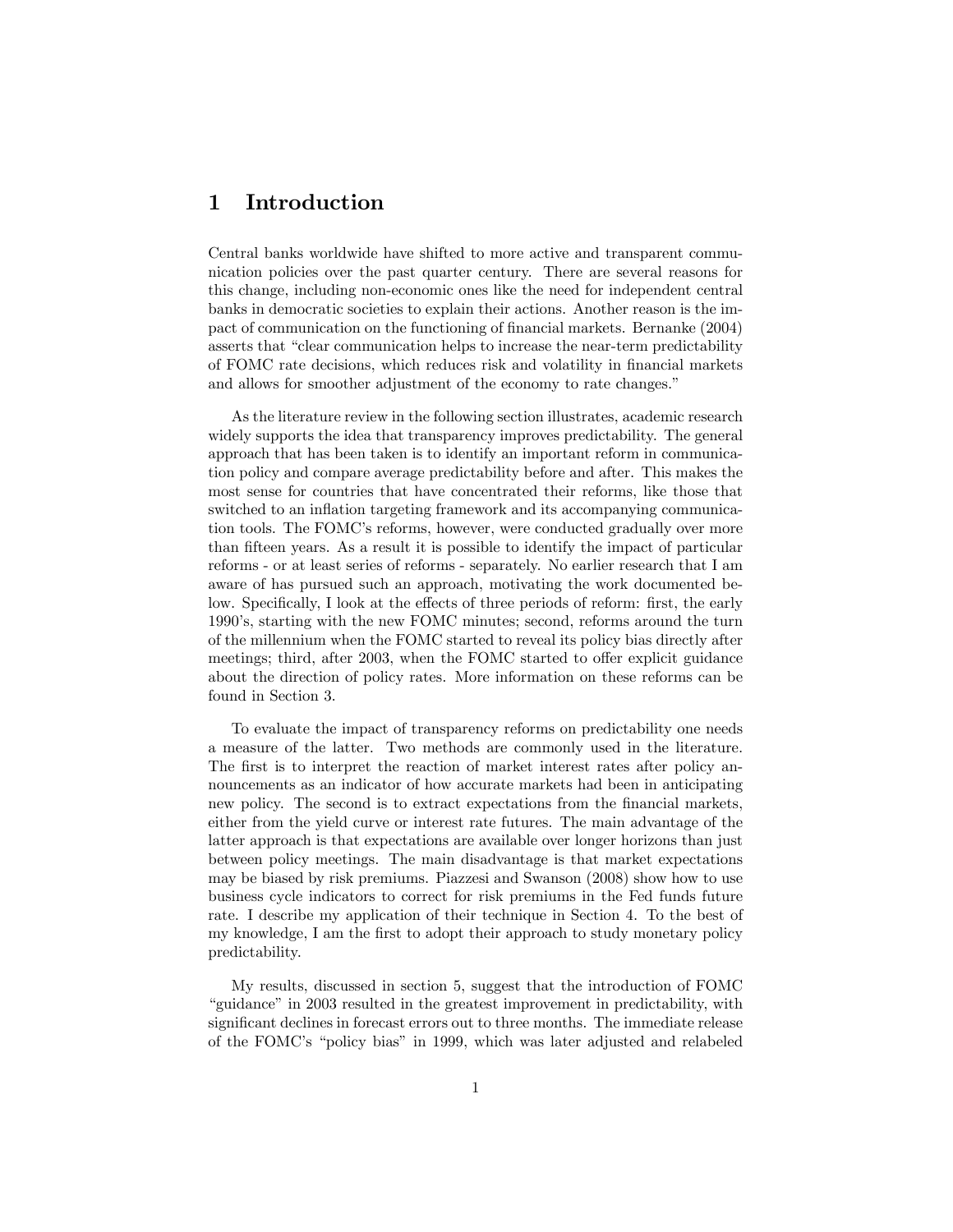the "balance-of-risks assessment", failed to have a significant effect on errors. Finally, the reforms of the early 1990s also lowered forecast errors significantly, up to five months ahead.

Speeches by members of the Federal Reserve Board and Congressional testimony by FOMC members are also important channels of communication. Adding the number of speeches and testimonies per month to the analysis shows a significant additional improvement to the predictability of policy. Section 6 provides robustness checks for the presented results.

### 2 Review of literature on predictability

A significant portion of the transparency literature<sup>1</sup> studies the relationship between communication and the predictability of monetary policy in the financial markets.<sup>2</sup> Some theoretical papers have counter-intuitively suggested that more transparency may actually impair predictability. A significant body of empirical research, however, tends to find the opposite effect. There are nonetheless still some ways that the empirical literature can be advanced, motivating the approach I take in the subsequent sections.

Intuitively, one would expect better public information to improve market functioning, in the sense that financial markets become better at predicting the outcome of unrealized fundamentals. This is true in a basic rational expectations asset market model with exogenous public and private information.<sup>3</sup> Under different assumptions or models, however, better public information can hamper market functioning.

Probably the best known example is Morris and Shin (2002). They present a model where the profits of individual agents depend not only on fundamental values but also on the expectations of others (clearly an issue in any market where assets can be sold before the realization of their fundamental value). Under these circumstances a sufficiently clear signal from the central bank can act as a coordinating point that could distract market participants from their private information and possibly away from fundamentals. Svensson (2006) argues that this conclusion is only valid for the unlikely situation that public signals

 $1B$ linder, Ehrmann, Fratzscher, de Haan and Jansen (2008) and Cruijssen and Eijffinger  $(2007)$  offer overviews of the broader literature on transparency and monetary policy.

 $2A$  related strand of the literature does not address predictability in the financial markets but examines the usefulness of central bank communication in contructing forecasts of monetary policy. Some studies have simply asked if communications contain predictive power in itself; examples include Mizen (2009) and Jansen and de Haan (2009). Other studies examine if communication is useful in improving models that forecast monetary policy, such as the Taylor rule; recent examples are Sturm and de Haan (2009) for the ECB and Hayo and Neuenkirch (2009) for the Fed.

<sup>&</sup>lt;sup>3</sup> See Kool, Middeldorp and Rosenkranz  $(2011)$ , where the case of exogenous private information is equivalent to holding the fraction of informed traders constant.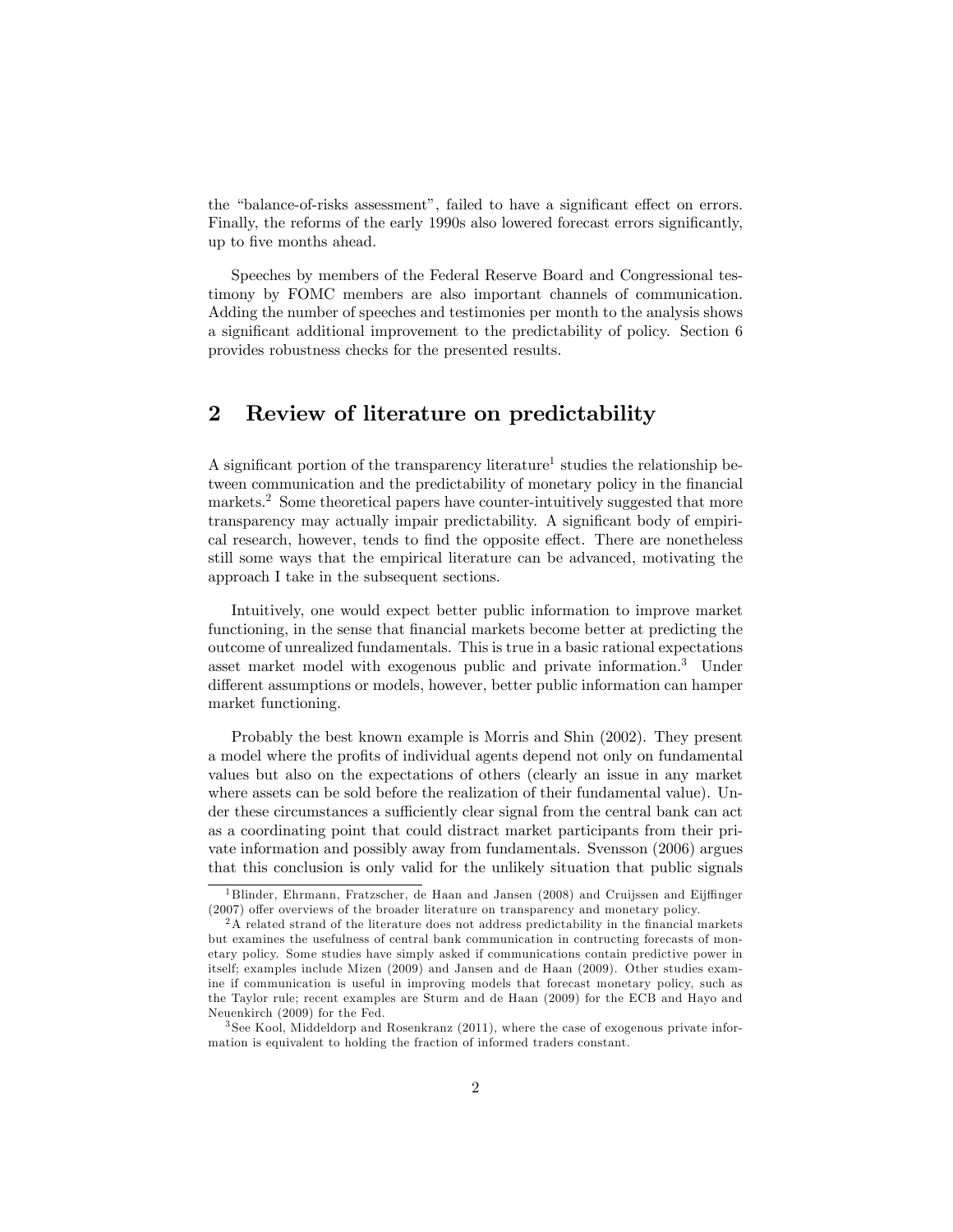are less precise than private information. However, Demertzis and Hoeberichts  $(2007)$  add costly information acquisition to Morris and Shin  $(2002)$ 's model and find that it strengthens the result.

Another theoretical model by Dale, Orphanides and Osterholm (2008) demonstrates that if the private sector is not able to learn the precision of the central bank's information, it may overreact to central bank communication. Kool et al.  $(2011)$  find that public information can crowd out investment in private information, which hampers predictability, a conclusion supported by the experimental work of Middeldorp and Rosenkranz (2011).

Despite the theoretical caveats, the vast majority of empirical research on transparency has concluded that in practice transparency improves the predictability of monetary policy in the financial markets. The general approach is to select a watershed communication reform and test the difference between predictability before and afterwards. US studies typically use the Örst announcement of the Federal Open Market Committee's (FOMC) rate decisions in February 1994, while for other countries the introduction of an inflation target, with its accompanying communication tools, is used. One can measure predictability in at least two ways. The first is to ascertain how surprised financial markets are by policy decisions. The second extracts expectations from the yield curve or futures to see how accurate they are.

The first approach to assessing the predictability of monetary policy involves examining market movements close to policy decisions. Little reaction in money market rates following a policy rate change suggests that it has been priced in and that policy is predictable. Money market movements prior to the decision in the same direction as the rate change can be interpreted as anticipating the move. Swanson (2006) finds that US interest rates show less reaction to Fed decisions over the period where the Fed reformed its communication policy. Ehrmann and Fratzscher (2007b) conclude that FOMC communication reforms of 1999 did not reduce surprises (although they present evidence that they did result in Önancial markets focusing more on the post-meeting statement rather than other forms of Fed communication).

Holmsen, Qvigstad, Øistein Røisland and Solberg-Johansen (2008) find lower volatility on the days the Norges Bank announced its decisions after it started to release forecasts of its own interest rates. Murdzhev and Tomljanovich (2006) and Coppel and Connolly (2003) show that policy changes are better anticipated in, respectively, six and eight advanced economies. Although such an approach is fairly intuitive and clear cut, its disadvantage is that it only provides a measure of market expectations between meetings and at the time of rate announcements. Communication reforms that allow market interest rates to anticipate monetary policy earlier than one meeting ahead can't be identified.

A second method is to measure market expectations of monetary policy and examine how accurate these are. Typically expectations are either ex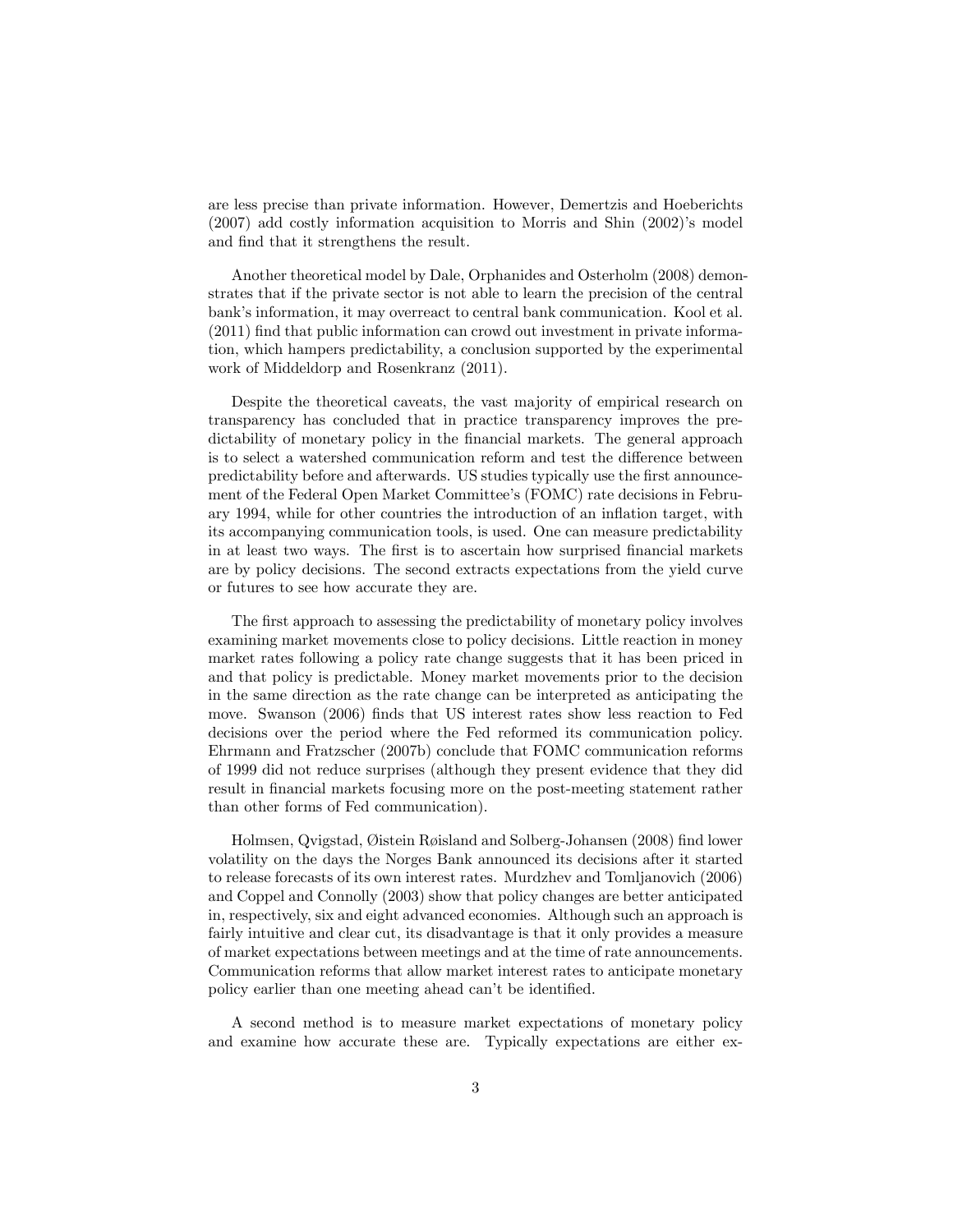tracted from the yield curve or futures data. Here too, findings suggest that transparency improves predictability. Rafferty and Tomljanovich (2002) and Lange, Sack and Whitesell (2003) find better accuracy for the US Treasury yield curve. Lildholdt and Wetherilt (2004) use a term structure model to show an improvement in the predictability of UK monetary policy. Similarly, Tomljanovich (2004) extracts expectations from bond yield curves and finds that forecast errors decline in seven advanced economies after transparency reforms.

Regarding futures rates, Swanson (2006) and Carlson, Craig, Higgins and Melick (2006) Önd that the Fed funds futures are better able to predict US monetary policy after communication reforms. Kwan (2007) concludes that forward looking language or guidance, introduced in 2003, has helped to lower the average error between the Fed funds futures and the actual outcome of the Fed funds rate.

The disadvantage of using bond market expectations, is that such estimates are likely to be biased. The failure of the expectations hypothesis for the Treasury yield curve is a well-documented empirical result (e.g. Cochrane and Piazzesi (2005), Campbell and Shiller (1991), Stambaugh (1988), Fama and Bliss (1987)). Risk premiums on interest rates are positive on average and timevarying. Sack (2004) and Piazzesi and Swanson (2008) show that Fed funds futures rates also include risk premiums, particularly at longer maturities. Piazzesi and Swanson (2008) demonstrate how to adjust Fed funds futures rates for time-varying risk premiums using business cycle data. I apply their method in the analysis below. A more detailed description of their approach is provided in Section 4.

## 3 Identifying FOMC communication reforms with overlapping dummies

To analyze the relationship between transparency and predictability one needs indicators for both. As I show in this section, one way the former can be attained is by the use of dummies that identify periods of different communication policies in a regression analysis. In the next section I describe an approach for measuring predictability.

Starting in the early 1990s the FOMC reformed its communication policy in a sequence of initiatives. It was a gradualist approach, which Cleveland Fed President Pianalto  $(2005)$  describes as the way that the FOMC  $\degree$ learned to talk.<sup>"</sup> It has the advantage for researchers that it allows these reforms to be separated in time, which makes it possible to examine their impact individually. One way to do so is to use a dummy for each reform which is activated (i.e. set to 1) for the period after which each reform was implemented. These overlapping dummies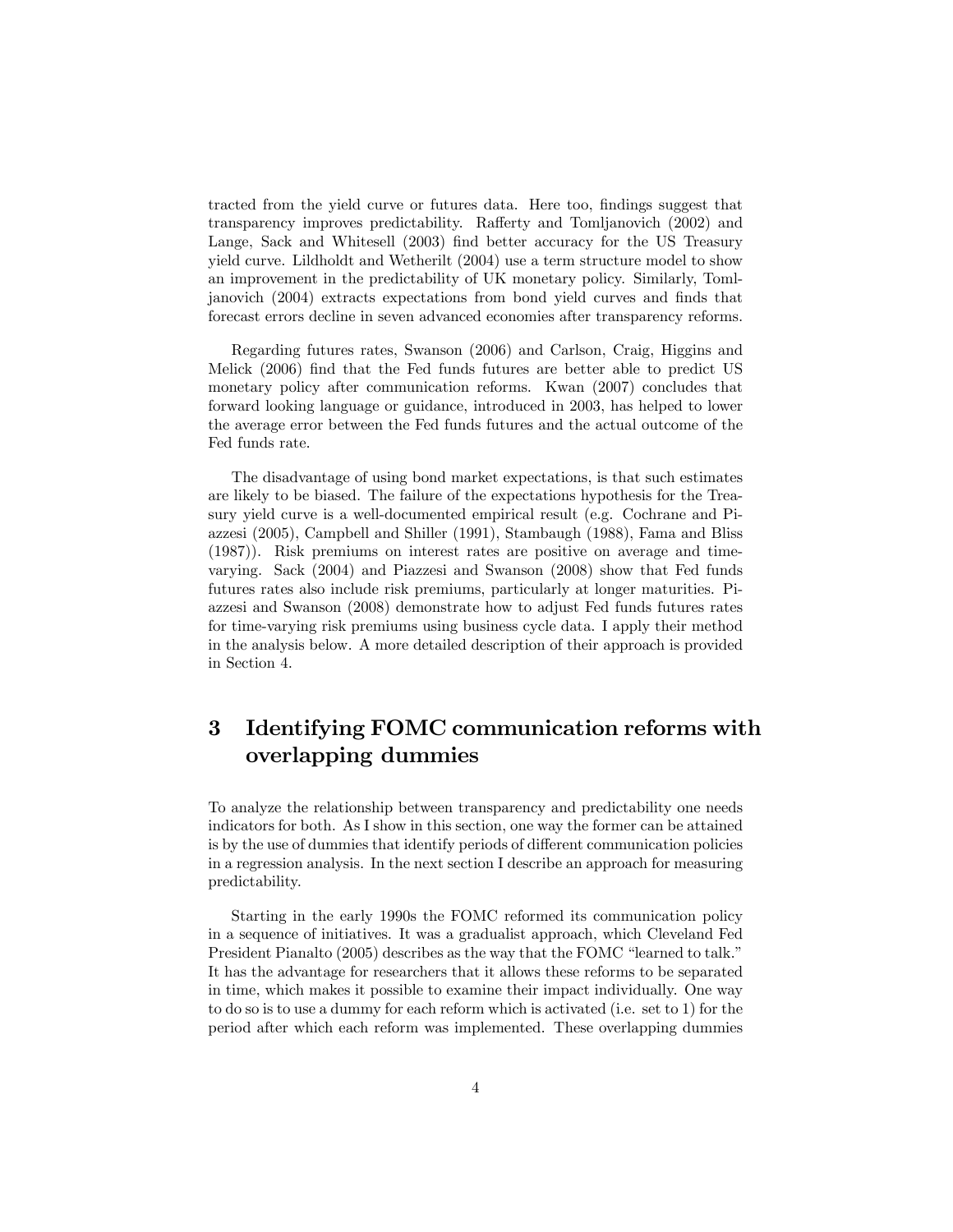can then be used as independent variables in a regression with a measure of predictability as the dependent variable.

Table 1 lists eight reforms that might be represented by overlapping dummy variables. Unfortunately, only a few months of data separate some of the potential dummies, making it difficult to confidently identify separate impacts on the predictability of policy. Furthermore, the more dummies one uses the greater the risk that the regression estimator will fit them to unrelated fluctuations in the data. To put in another way, one can perfectly describe any data set with sufficient dummies.

| Date            | Label                   | <b>Nature of Change</b>                                                                        |
|-----------------|-------------------------|------------------------------------------------------------------------------------------------|
| 1993 Mar        | <b>Minutes</b>          | Merging of FOMC "Minutes of Actions" and "Policy Record" into                                  |
|                 |                         | one new document labeled the "Minutes of the FOMC"                                             |
| 1994 Feb        | <b>Statement</b>        | First post-meeting statement with qualitative description of change in policy                  |
| 1994 Aug        | Rationale               | Some reasoning behind the decision is added to the statement                                   |
| 1995 Jul        | Fed funds target        | Inclusion of actual numerical Fed funds target in statement                                    |
| 1999 May        | <b>Bias</b>             | Inclusion of FOMC's asymmetric policy directive in statement                                   |
| $2000$ Jan      | Balance of risks        | Revised statement language discussing balance of risks towards growth or                       |
|                 |                         | inflation rather than bias for Fed funds target                                                |
| 2002 Mar        | FOMC vote               | Inclusion of vote with name(s) of dissenters in statement                                      |
| <b>2003 Aug</b> | Guidance                | Statement language explicitly indicating the likely direction of rates<br>over extended period |
| 2005 Jan        | Earlier minutes         | Minutes released three weeks after meeting                                                     |
| 2007 Nov        | Enhanced<br>projections | More detailed, frequent and extended projections                                               |

Table 1: List of FOMC communication reforms 1993-2007

To avoid overfitting the sample I choose three reforms (boldface in Table 1) that are separated by over four years and that are followed by at least one interest rate cycle. These are: first, the release of the FOMC minutes; second, the release of the FOMC's policy bias in the statement; and third the "guidance" or explicit language in the statement about the likely direction of interest rates. I argue in the remainder of this section that these are the most natural points to turn the overlapping dummies on (i.e. set the values to 1) and that, particularly for the first dummy and to some degree for the second, they are markers for a series of related reforms that are too close to separate statistically. Later on, in Section 5 I present the regression results using these dummies. Section 6 compares these results to those of alternative specifications that use different starting points for the dummies and shows that the conclusions of the analysis are not sensitive to variations in the starting points.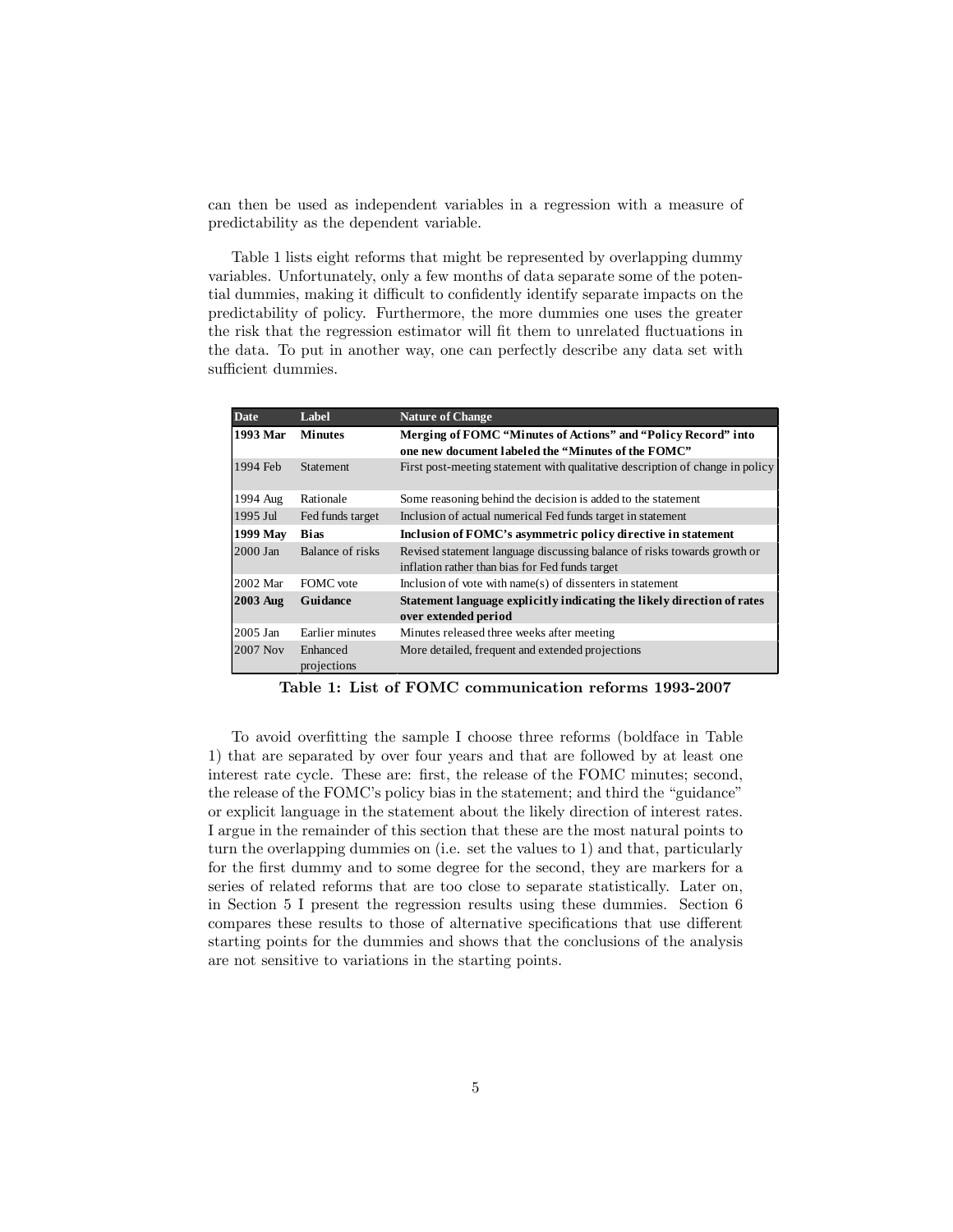#### 3.1 Dummy 1: new minutes and the FOMC statement

The traditional choice for the starting point of the FOMC's move towards greater transparency is the February 1994 introduction of the post-meeting FOMC statement, in which the public was immediately informed of changes in Fed policy. The actual impact of the statement, however, was not really that momentous. The announcement itself, in the words of former Fed officer Stephen Axilrod (2009), who for many years was the daily link between the Chairman and the open markets desk, "had the advantage of eliminating the remote possibility that actions by the FOMC's manager for open market operations could inadvertently mislead the market about the Committee's decision". Generally the markets quickly figured out that the FOMC had changed the interest rate target, even though the FOMC had not told them. It thus seems unlikely to have made much difference in the outlook for a month or more ahead, which are the horizons of predictability that I measure below.

Although announcing the change in the Fed funds rate target may not have been particularly substantive, for many researchers it does make sense as a starting point for a general trend towards transparency. The statement became more informative as it evolved and became one of (if not the) most widely reported and quoted FOMC communication tool. Starting in August 1994 the FOMC included its reasoning behind the Fed rate decision in the statement, although this was still more concise and less descriptive than the reasoning provided in statements in later years. It did not contain a quantitative Fed funds target until 1995 and before 1999 it was only released if the FOMC actually changed policy (the last change coincides with the release of the asymmetric policy directive, discussed below). It is thus reasonable to see the February 1994 announcement as preceding a series of reforms that together were indeed substantive.

However, if one is interested in identifying the starting point of this reform period, the March 1993 introduction of the FOMC minutes is a more logical choice because it actually was the very first reform of the period. Granted, it looks at least as innocuous as the release of the statement. The new minutes were the product of merging two earlier FOMC documents called the "Minutes" of Actions" and the "Policy Record" that were released after the subsequent FOMC meeting. Although the minutes later evolved into a somewhat more descriptive document, it essentially contained the same information as the earlier reports and was initially released with the same delay. The creation of the new minutes, however, was not motivated by administrative efficiency but by a more substantive desire to achieve better communication. According to the transcripts of the first meeting of which the new minutes were released, there was a feeling within the FOMC that "the public, including important public policy o¢ cials, has very little appreciation for the quantity and detail of material that we already release" and so the idea was to make the new minutes more "convenient and easily accessible." Consequently there is a case to be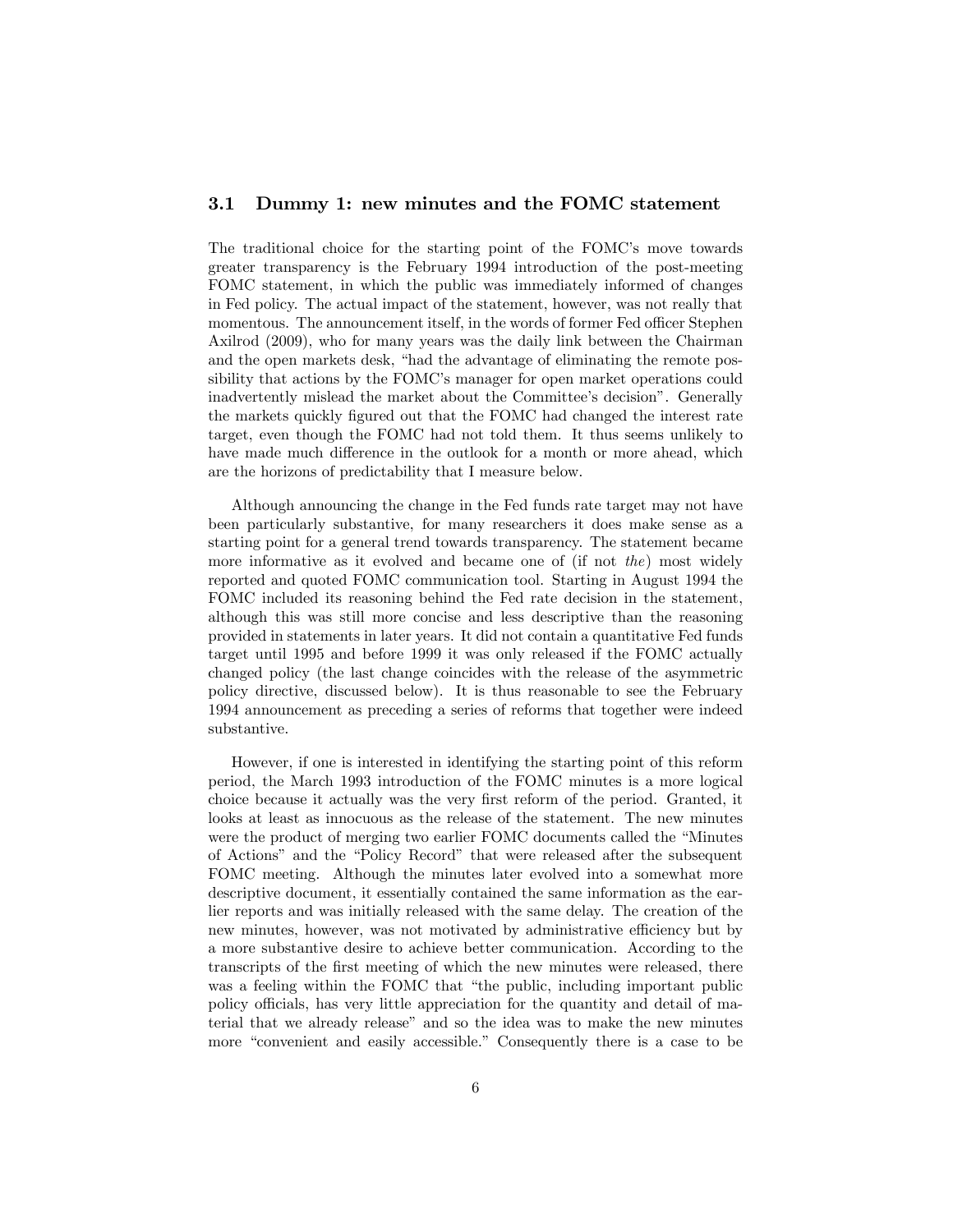made that, even though the substance was not markedly different, it raised the awareness and accessibility of the information available, just as the FOMC had intended. Indeed, Tomljanovich (2004) finds evidence that the improvement in the predictability of monetary policy occurs a year earlier than an hypothesized break-point of February 1994, thus lending further support to the using the release of the new minutes as the starting point for the first dummy.

#### 3.2 Dummy 2: Bias and outlook

May 1999 saw the FOMC announcing its "tilt" or "bias" for future policy in its post-meeting statement. It was an important shift because the FOMC started to systematically say something about the balance of risks that could steer future policy in a particular direction. The possibility of an asymmetric policy directive had existed since 1983. Technically it allowed a change in monetary policy between meetings in the direction of the "bias" without the consent of the full FOMC. Since the policy directive is contained in the minutes, essentially the decision to announce it directly after the meeting brought it to the public around six weeks earlier. Many Önancial markets participants, however, saw it as a deliberate signal of the intentions of the FOMC. According to St. Louis Fed President Poole (2003), "many members of the FOMC believed the market overreacted to the May tilt statement and to subsequent tilt statements as wellî which motivated a change in language in January 2000 to a "balance-of-risks" to price stability and growth. Poole  $(2003)$  says that it was "the FOMC's stated intention that its new "balance-of-risks" was not to be interpreted as an indicator of future FOMC actions.î Rasche and Thornton (2002) present evidence that, nevertheless, analysts still used it to form such expectations.

#### 3.3 Dummy 3: Interest rate guidance

Starting in August 2003 the FOMC began sending explicit signals about the likely stance of policy in the future. Both the overt nature of the signal and its longer horizon were important changes. In 2003 the statement included the text "policy accommodation can be maintained for a considerable period." In 2004, when the FOMC started hiking rates, it said  $\degree$  . . . policy accommodation can be removed at a pace that is likely to be measured." Some reference to the potential need for further policy tightening was part of every statement before March 2007 when it was removed, according to the FOMC minutes, "in light of the increased uncertainty about the outlook for both growth and inflation." The FOMC returned to signaling the future stance of policy in December 2008 when it started to include the following in the statement, "the Committee anticipates" that weak economic conditions are likely to warrant exceptionally low levels of the federal funds rate for some time," the last part of which was adjusted in March 2009 to "an extended period."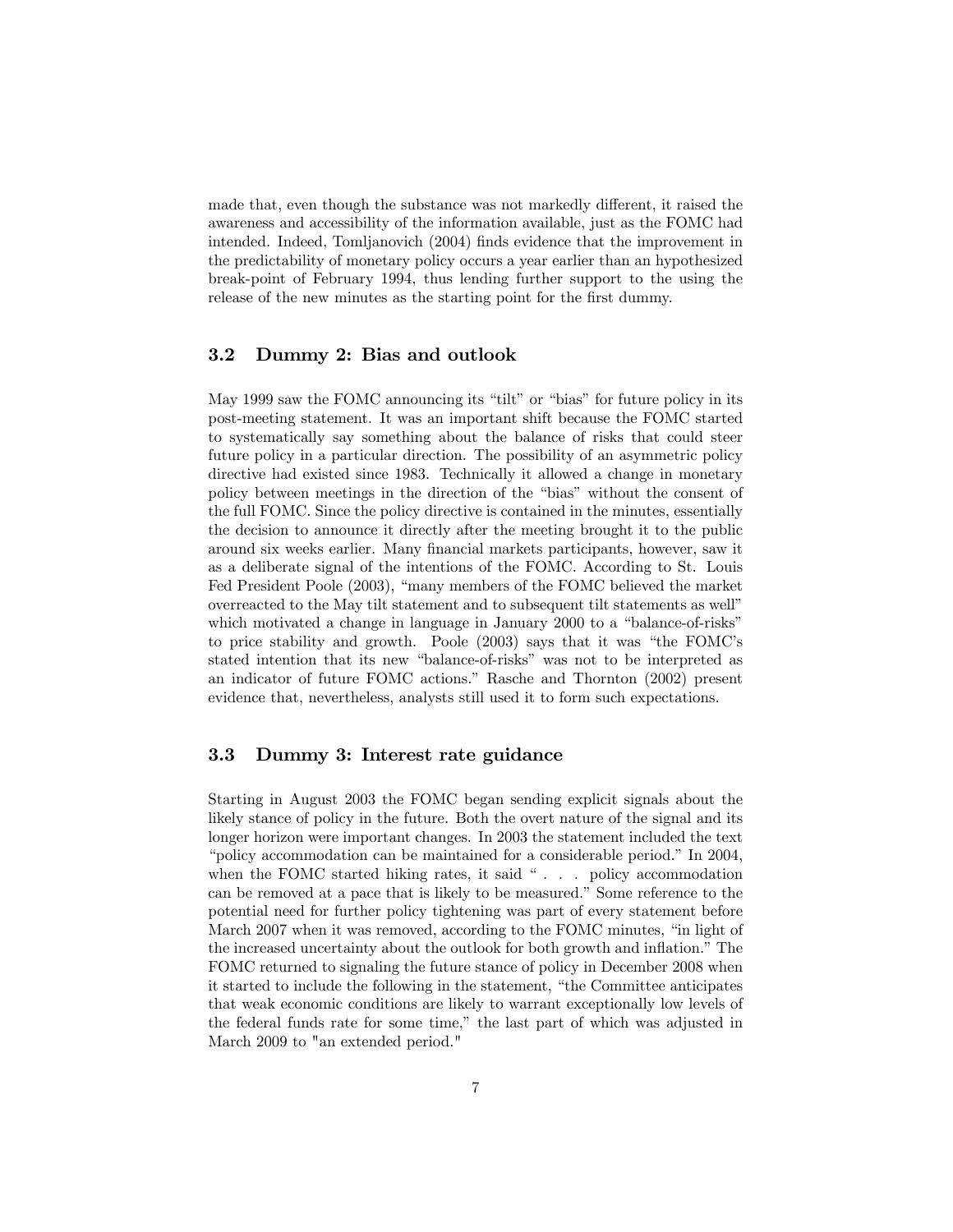Even though the FOMC refrained from providing guidance during part of the period, I activate the dummy from August 2003 until the end of the sample. By doing so I am essentially saying that there is a policy in place to provide guidance whenever the FOMC is confident enough to provide a forecast. A lack of guidance is thus a message that the FOMC considers the monetary policy outlook to be uncertain. That being the case, it is best not to switch the dummy on only when guidance is provided because it would mean creating a connection between its value and confidence in the economic outlook and the better predictability that is likely to follow (at least if such confidence has some basis in subsequent reality).

#### 3.4 Excluding other reforms

Above I associate three periods of reform with dummies. The first is for the early reforms which saw the FOMC providing basic information about the current target rate and the reasoning behind policy changes. The second covers implicit information about the likely direction of interest rates provided in the bias and balance-of-risks components of the statement. The third covers explicit guidance about the likely direction of interest rates.

There were, however, three other reforms that were not clearly related to the categorization of the dummies, namely the addition of the FOMC vote to the statement (March 2002), the earlier release of the minutes (January 2005) and the enhanced projections (November 2007). I do not assign them separate dummies for three reasons. First, as explained above, in order not to over fit the sample I want to use only a few dummies where each straddles at least one monetary policy cycle. Second, the FOMC vote and the earlier release of the minutes largely overlap with the "guidance" dummy, making it difficult to identify a separate effect. Third, the introduction of the enhanced projections is too close to the end of the sample (only 14 observations) to identify its impact.

In the current setup, any effect from the FOMC vote and statement will largely (in the case of the vote) or entirely (in the case of the earlier minutes) be attributed to the "guidance" dummy. However, any such effects are likely to be small and isolated. Including the vote in the statement probably gave the markets a better sense of the uncertainty surrounding the economic outlook and future rate decisions; rather than provide a clear signal about the future it is an indicator of the (lack of) precision of the FOMC's guidance. Furthermore, the vote was already included in the minutes. Adding it to the statement released the information approximately six weeks earlier. Similarly, moving the minutes forward from about six weeks to three weeks after the FOMC meeting changed the timing but probably not the nature of the release.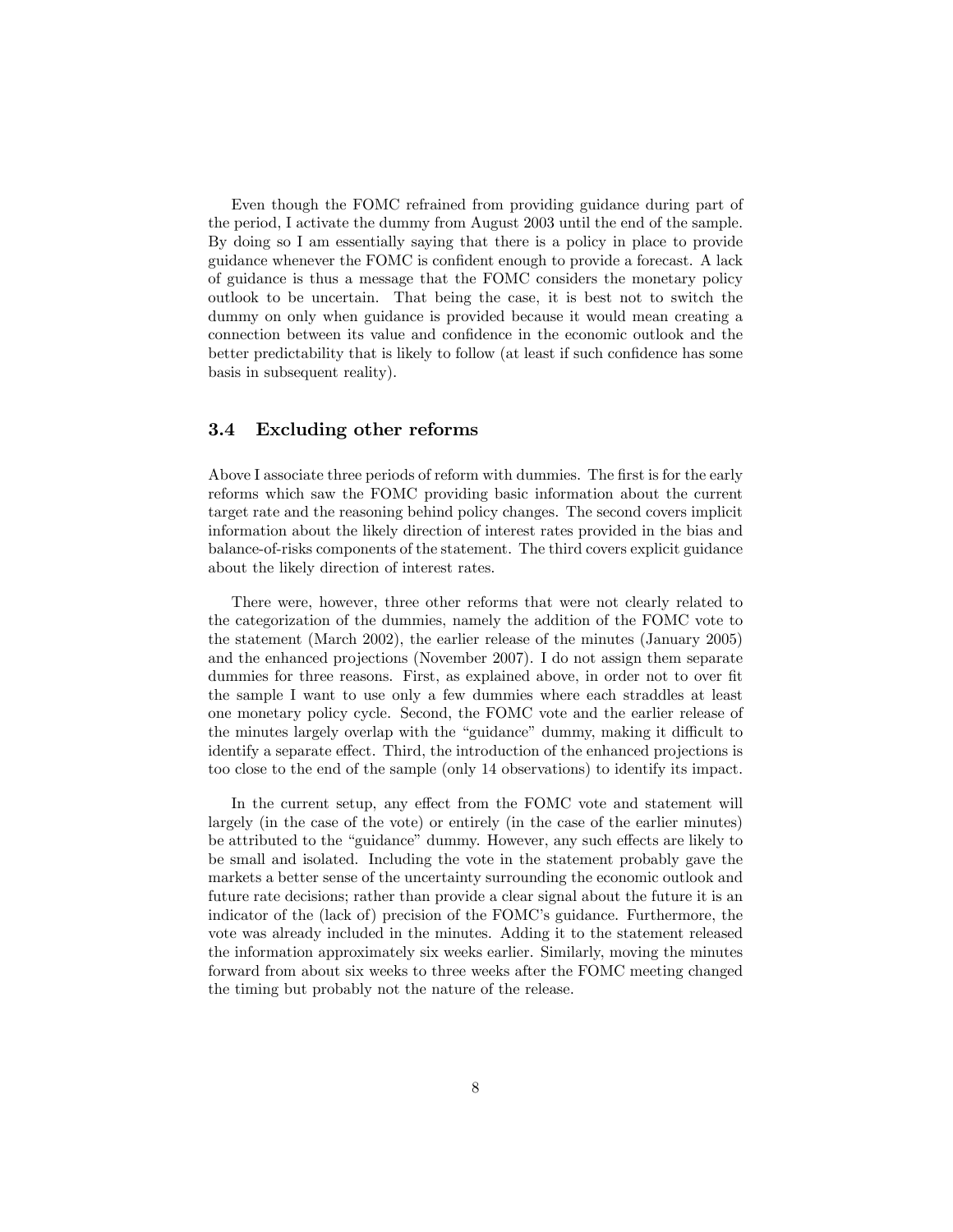### 4 Fed funds futures and risk premiums

The approach to measuring predictability used here is to compare the expectations reflected in Fed funds futures to the actual outcome of monetary policy. As explained directly below, the Fed funds are the best indicator of market expectations, but still need to be adjusted for risk premiums.

Fed funds futures contracts have been traded at the Chicago Board of Trade since October 1988. They are contracts on the average effective Fed funds rate in one of the upcoming twenty-four months. Their prices are determined by market supply and demand. When the contracts expire they are cash settled at 100 minus the average daily overnight Fed funds rate for the delivery month. For example if the average Fed funds rate equaled  $4.75\%$  in June, then on the first business day of July the June contract would be settled at 95.25. If an investor, expecting the FOMC to cut interest rates, had bought the June contract several months ago at 94 (implying an expected average funds rate of 6%) and held it until expiration, that person would have made a positive return on investment of  $1.3\%$ .<sup>4</sup>

I use Fed funds futures prices, measured at the last day of the month, as provided by EcoWin, for contracts that expire in the upcoming one to six months. The data is complete for the entire period except for the five and six month futures, which have some missing data in 1988-1990.

The Fed funds futures have three advantages as indicators of financial market expectations of monetary policy. First, it is not necessary to derive expectations from an interest rate curve: 100 minus the current price is a straightforward forecast of the future rate. Second, the future rate relates directly to the Fed funds rate, avoiding the need to infer the Fed funds rate indirectly from expectations of another interest rate. Third, Fed funds futures contracts are the most accurate Önancial market predictor of the Fed funds rate. Gurkaynak, Sack and Swanson (2007) Önd that the federal funds futures dominate all the other securities in forecasting monetary policy on horizons out to six months.

On the other hand, Sack (2004) and Piazzesi and Swanson (2008) have established that even though the Fed funds futures are the best market forecasts of the Fed funds rate they are biased by the presence of risk premiums. In that respect there is no difference between expectations derived from the yield curve and those derived from the futures market. Piazzesi and Swanson (2008) show how to correct for risk premiums in monthly data. They demonstrate that excess returns of the futures rate above actual interest rates fluctuate in line with several business cycle indicators. Their best results are achieved by the straightforward method of regressing the excess returns on the level of the Fed funds future rate and the year-on-year changes in nonfarm payrolls measure

 $\frac{4}{9}$ =(95.25-94)/94. The face value of the contract is \$5 million, so the profit would be \$62.5 thousand per contract.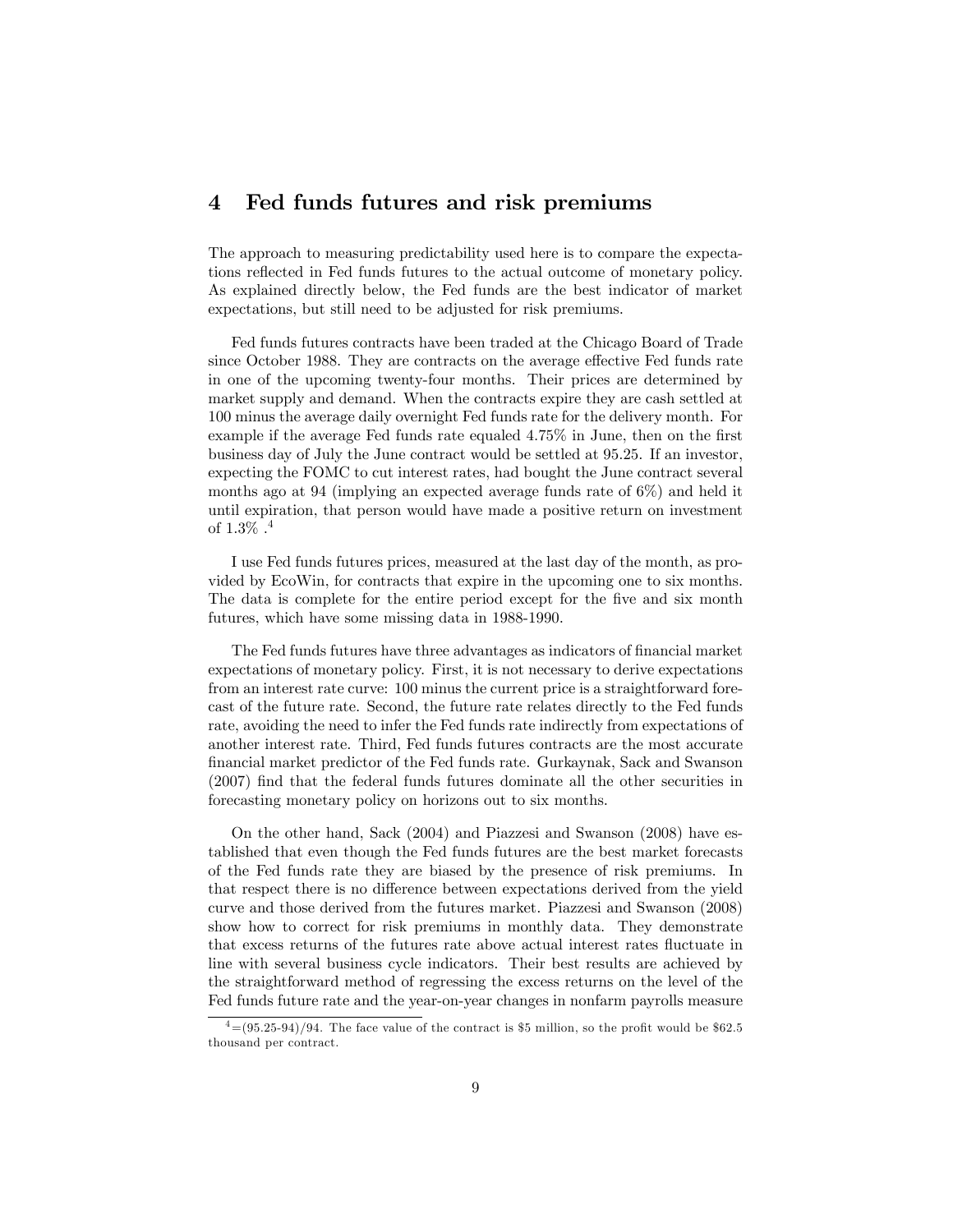of employment. The level of the futures forecast,  $f_t^n$ , is also included in the regression to control for the fact that higher excess returns accompany higher levels of interest rates.

The excess return is defined as

|                | $(1) e_{t+n} = f_t^n - r_{t+n}$                                                                    |
|----------------|----------------------------------------------------------------------------------------------------|
| t              | month index                                                                                        |
| $\overline{n}$ | contract index (months $t+1$ to $t+6$ )                                                            |
| $e_{t+n}$      | excess return at $t+n$                                                                             |
| $f^n_{\mu}$    | Closing rate of Fed funds future contract on last trading day of month t for settlement at $t + n$ |
| $r_{t+n}$      | Average Fed funds rate for month $t + n$                                                           |

The benchmark regression run by Piazzesi and Swanson (2008) is

(2) 
$$
e_{t+n} = c + \stackrel{+}{\alpha} f_t^n + \stackrel{-}{\beta} p_{t-1}
$$
  
\n $\alpha, \beta$  Coefficients  
\n $p_{t-1}$  Log payrolls  $t-1$  minus  $t-13$  (year-on-year employment change)  
\n*c* Constant

It is important that the regression only contains information known at the time that the future price is determined because the idea it to identify predictable excess returns. Intuitively, if the excess return is to be seen as a risk premium, then risk perception of market participants is influenced only by information available on the last trading day of month  $t$ . This means that the most recent payrolls data is from month  $t-1$  (released on the first Friday of month  $t$ ).<sup>5</sup> It is also necessary to use the payrolls data actually available at that time and not the revised data.<sup>6</sup>

Piazzesi and Swanson show that the coefficients in the above regression are significant for one to six month maturities, with the exception of the payrolls coefficient for the one month maturity. Below I use the Piazzesi and Swanson's approach to control for predictable and time-varying excess returns.

The measure of predictability itself is simply the forecast error of the Fed funds futures, which I define as the absolute value of the futures rate minus the corresponding actual Fed funds rate. Equation (3) is nothing more than the absolute value of Equation (1).

(3)  $|e_{t+n}| = |f_t^n - r_{t+n}|$ 

<sup>5</sup>Using the latest release of the weekly initial jobless claims, which is closer to the last day of the month, does not improve on the results of Piazzesi and Swanson (2008).

<sup>6</sup>Vintage real-time data is available from the Philadelphia Federal Reserve Real-Time Data Research Center. Not only does one need the original unrevised t-1 value but also the revised, but not final revision, value of t-13 that is known at t-1.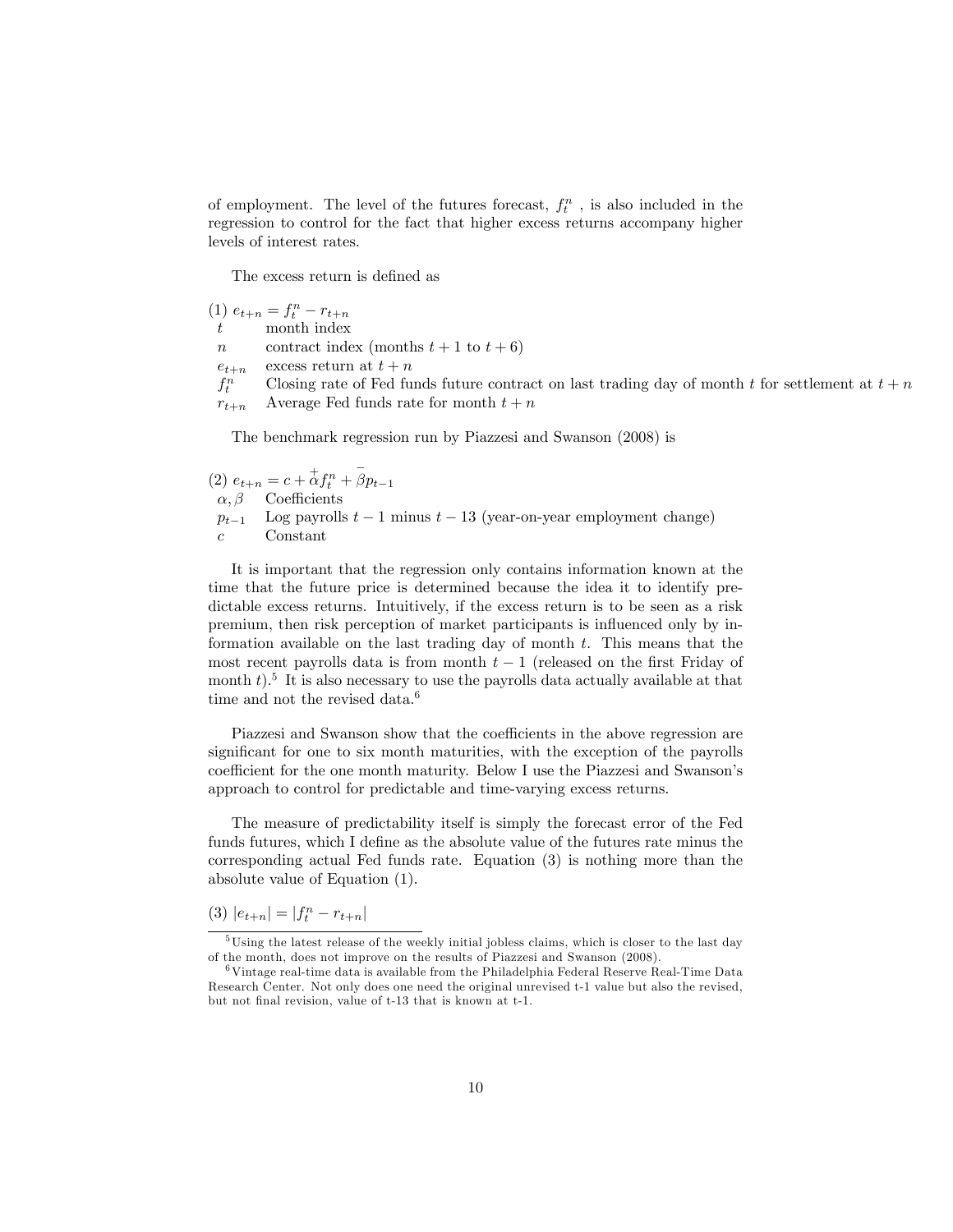### 5 Regression and results

Equation  $(4)$  represents the exact regression specification used in the analysis below. It has two parts, the control for risk premiums described in the previous section and the dummies described in Section 3. The regression is run using monthly data from October 1988 to October 2008 (241 months).

(4)  $\ln |e_{t+n}| = \chi + \gamma (e_{t+n}^+ c - e_{t+n}^- c) + \alpha (e_{t+n}^+ f_{t+n}^n - e_{t+n}^- f_{t+n}^n) + \beta (e_{t+n}^+ p_t^n$  $e_{t+n}^{-}p_{t}^{n}$  +  $\delta_{1993}d_{1993} + \delta_{1999}d_{1999} + \delta_{2003}d_{2003}$ 

| $\chi$      | Constant                                                           |
|-------------|--------------------------------------------------------------------|
| $e_{t+n}^+$ | binary variable equal to 1 if $e_{t+n} > 0$ and 0 otherwise        |
| $e_{t+n}^-$ | binary variable equal to 1 if $e_{t+n} < 0$ and 0 otherwise        |
| $\delta$    | coefficients for dummies                                           |
| $d_{1993}$  | Binary variable, 1 for March 1993 to October 2008 (177/241 months) |
| $d_{1999}$  | Binary variable, 1 for May 1999 to October 2008 (114/241 months)   |
| $d_{2003}$  | Binary variable, 1 for August 2003 to October 2008 (63/241 months) |

Regarding the control for risk premiums, there is a small complication in that the risk premiums in Piazzesi and Swanson's equation are estimated over the excess returns. The regression above, on the other hand, is estimated on the absolute errors. The solution is to split the Piazzesi and Swanson component of the regression into two parts using the binary variables  $e_{t+n}^+$  and  $e_{t+n}^+$ , for positive errors and negative errors respectively, and then áip the sign for the latter (i.e. multiply by -1). Doing so does not affect the results of Piazzesi and Swanson correction, which can easily be confirmed by running this part of the regression both normally and with the adjustment and then comparing the identical results.

Using the natural log of the absolute forecast error as the dependent variable significantly improves the statistical properties of the model. It transforms the distribution of the absolute errors from one that is all positive and skewed, to one that is roughly symmetrical. This results in better behaved residuals and avoids the equation predicting negative absolute errors.

The above regression equation produces the results presented in Table 2. Reported are Newey-West heteroskedasticity and autocorrelation robust standard errors.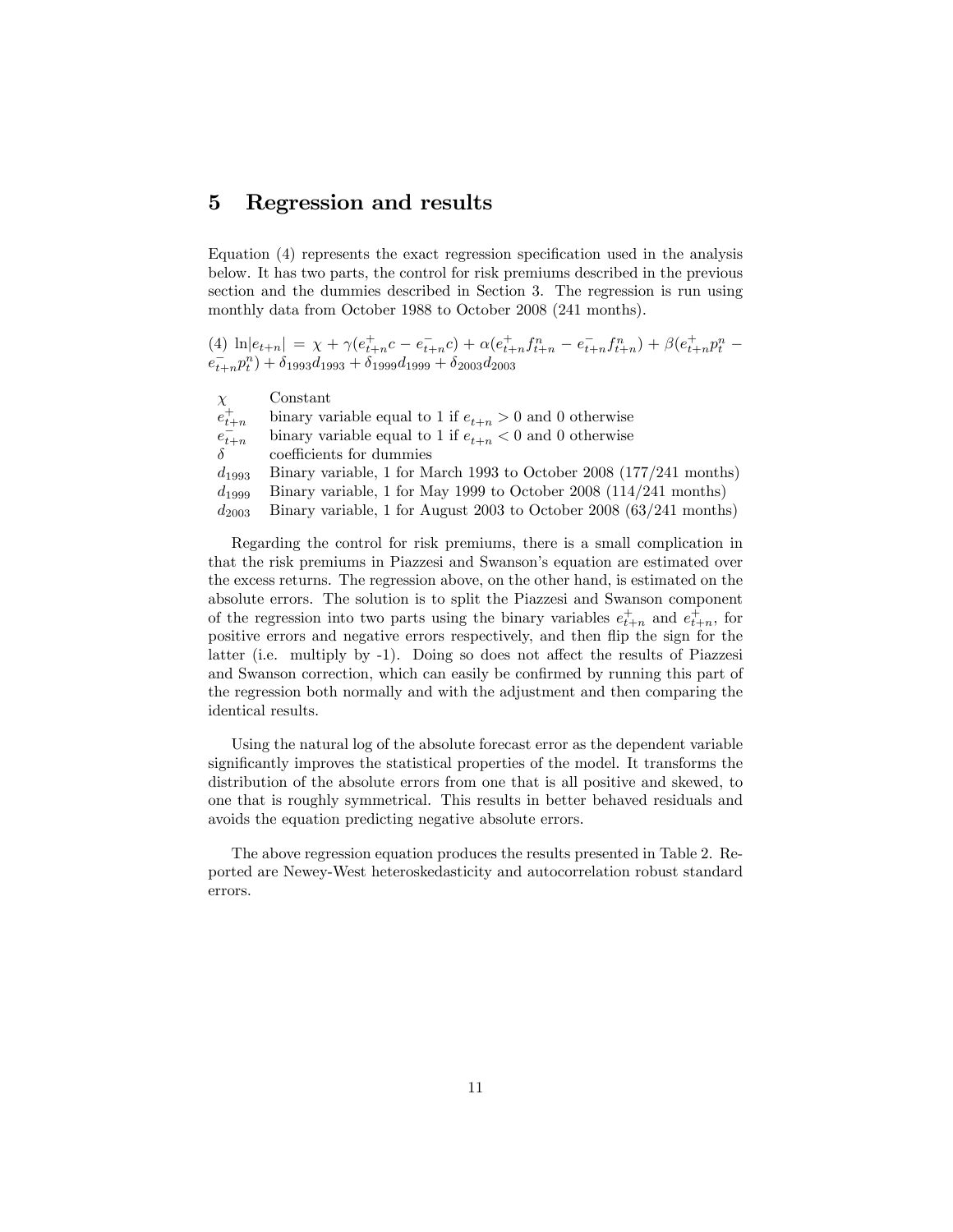|                          | $n=1$       | $n=2$        | $n=3$        | $n=4$       | $n=5$       | $n=6$        |
|--------------------------|-------------|--------------|--------------|-------------|-------------|--------------|
| Constant $(\chi)$        | $-2.67$ *** | $-2.09$ ***  | $-1.88$ ***  | $-1.51$ *** | $-1.29$ *** | $-1.79$ ***  |
| Constant $(\gamma)$      | 0.02        | $0.36*$      | 0.31         | $-0.04$     | $-0.15$     | $-0.56$ **   |
| Future rate $(a)$        | $0.07 *$    | $0.08*$      | $0.11 *$     | $0.13$ **   | $0.18$ **   | $0.35$ ***   |
| Payrolls $(\beta)$       | $-17.02$ ** | $-28.86$ *** | $-30.92$ *** | $-23.26$ ** | $-30.54$ ** | $-49.25$ *** |
| Minutes $(\delta1993)$   | $-0.54$ **  | $-0.68$ ***  | $-0.51$ *    | $-0.51$ *   | $-0.54$ *   | 0.09         |
| Bias $(\delta1999)$      | $-0.28$     | $-0.02$      | 0.00         | $-0.08$     | 0.04        | 0.17         |
| Guidance $(\delta 2003)$ | $-0.95$ *** | $-0.79$ **   | $-0.53$ *    | $-0.16$     | $-0.14$     | $-0.14$      |

\*p<10% \*\*p<5% \*\*\*p<1%

Table 2: Impact of reforms on Fed funds future errors

Results show that the communication changes following the introduction of the minutes and the guidance policy both lowered errors with varying degrees of significance. The bias, however, does not seem to have any significant effect.

The guidance policy significantly lowers errors up to three months ahead and the effects are the most substantial measured. With the exception of the eve of the subprime crisis in 2007, whenever the FOMC provided guidance it was also correct in its assessment of the future course of interest rates. As a result policy generally lowered errors. It also confirms the earlier finding by Kwan (2007) that guidance improved predictability.

The bias (May 1999) and subsequent balance-of-risks (January 2000), on the other hand, do not seem to have significantly helped markets in actually predicting monetary policy. Part of the reason may be that, as many FOMC members thought, the markets did overreact to the bias or that, as the FOMC said, the balance-of-risks statement was not a signal about future rates. Also, perhaps one should not expect too much from the release of the bias because the policy directive was already contained in the minutes, which were released about six weeks later anyway. This could explain why the biggest impact in the results happens for the one month ahead forecast, although it is still not strong enough to be significant.

The new FOMC minutes - at least as a marker for the early series of reforms - has a significant impact over the longest horizon, up to five months ahead. It is only weakly significant beyond a two month horizon. In some sense the significant long horizon effect is a surprise because the early reforms involved little signaling of future interest rates. On the other hand the more accessible minutes and the increasingly descriptive statements probably helped the market participants to better understand what motivated Fed policy and thus made them more accurate in translating their own economic expectations into policy predictions. As Bank of England Governor Mervyn King (2000) argued (just before he famously said that a "successful central bank should be boring") a better understanding of the "monetary policy reaction function" should in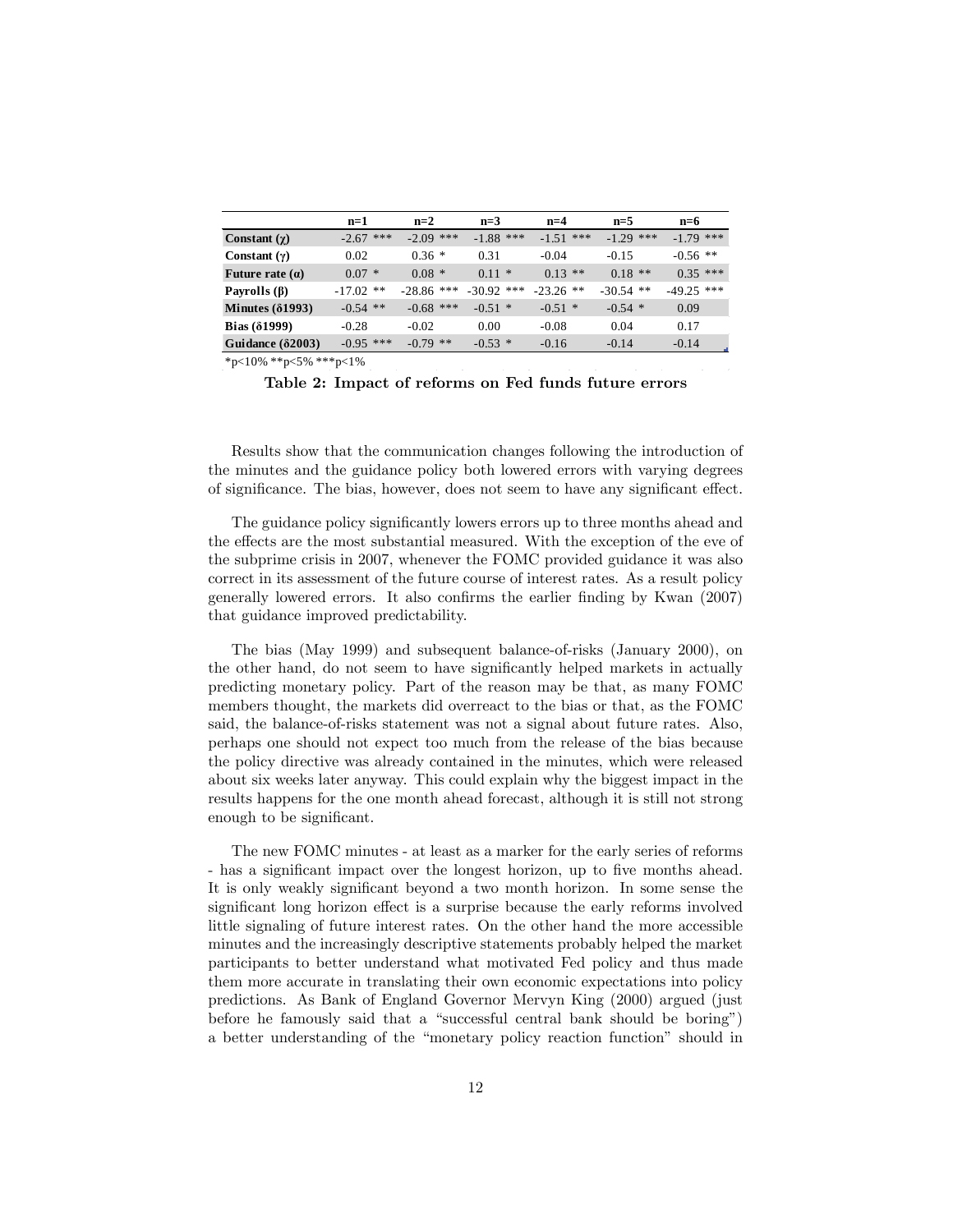itself lead to "policy being predictable" and as such "the news should be in developments of the economy."

It may also be the case that the release of the minutes and the evolution of the statement coincided with more open Fed communication policy through all its channels, new and old. Speeches and Congressional testimony made by the Chairman and other FOMC members are channels that predate the communication reforms. To test if this channel is also important I supplement the above regression with the number of speeches per month given by Fed board members and FOMC Congressional testimony. Unfortunately, speeches are only available on the Fed Board of Governors website since June 1996, limiting my sample and necessitating the removal of the first dummy.

(5)  $\ln |e_{t+n}| = \chi + \gamma (e_{t+n}^+ c - e_{t+n}^- c) + \alpha (e_{t+n}^+ f_{t+n}^n - e_{t+n}^- f_{t+n}^n) + \beta (e_{t+n}^+ p_{t-1}^n - e_{t+n}^- p_{t-1}^n) + \delta_{1999} d_{1999} + \delta_{2003} d_{2003} + s$ 

#### s Number of Fed Board speeches and FOMC Congressional testimony

|                          | $n=1$       | $n=2$        | $n=3$        | $n=4$       | $n=5$       | $n=6$       |  |  |
|--------------------------|-------------|--------------|--------------|-------------|-------------|-------------|--|--|
| Constant $(\gamma)$      | $-2.77$ *** | $-2.74$ ***  | $-2.54$ ***  | $-2.00$ *** | $-1.80$ *** | $-1.50$ *** |  |  |
| Constant $(\gamma)$      | $-0.01$     | 0.19         | 0.08         | $-0.16$     | $-0.40$     | $-0.82$ **  |  |  |
| Future rate $(a)$        | 0.07        | $0.24$ **    | $0.27$ **    | $0.22 *$    | $0.35*$     | $0.47$ ***  |  |  |
| Payrolls $(\beta)$       | $-14.57$    | $-54.63$ *** | $-56.30$ *** | $-33.13$    | $-59.48*$   | $-63.95$ ** |  |  |
| Bias $(\delta1999)$      | $-0.30$     | 0.22         | 0.21         | 0.05        | 0.13        | 0.20        |  |  |
| Guidance $(\delta 2003)$ | $-0.84$ *** | $-0.71$ **   | $-0.41$      | $-0.05$     | 0.02        | $-0.04$     |  |  |
| Speeches $(\varsigma)$   | $-0.06$ **  | $-0.04$ *    | $-0.02$      | $-0.03$     | $-0.04$     | $-0.04$     |  |  |
| *p<10% **p<5% ***p<1%    |             |              |              |             |             |             |  |  |

Table 3: Impact of reforms and Speeches on Fed funds future errors

The results presented in Table 3 suggest that more speeches and testimony help the markets to better understand monetary policy and significantly improve predictability at the one month horizon and, with weak significance, at two months ahead<sup>7</sup>. With an average of almost eight speeches per month, the

 $7$ Those familiar with the practice of the "black-out period", whereby FOMC members refrain from commenting on monetary policy around rate setting meetings and the Chairman's semiannual testimony to the Congress, may suspect that this explains the results. Fewer speeches due to the black-out might be correlated with any impact that the outcome of monetary policy meetings or testimony have (both in terms of reaction to surprise rate moves or new information contained in the statement or testimony). However, due to the six week schedule of the FOMC and the two months of the Chairman's the semi-annual testimony,  $80\%$ of the months include a black-out period. In any case, the inclusion of a dummy for months with a meeting or semiannual testimony does not affect the outcome.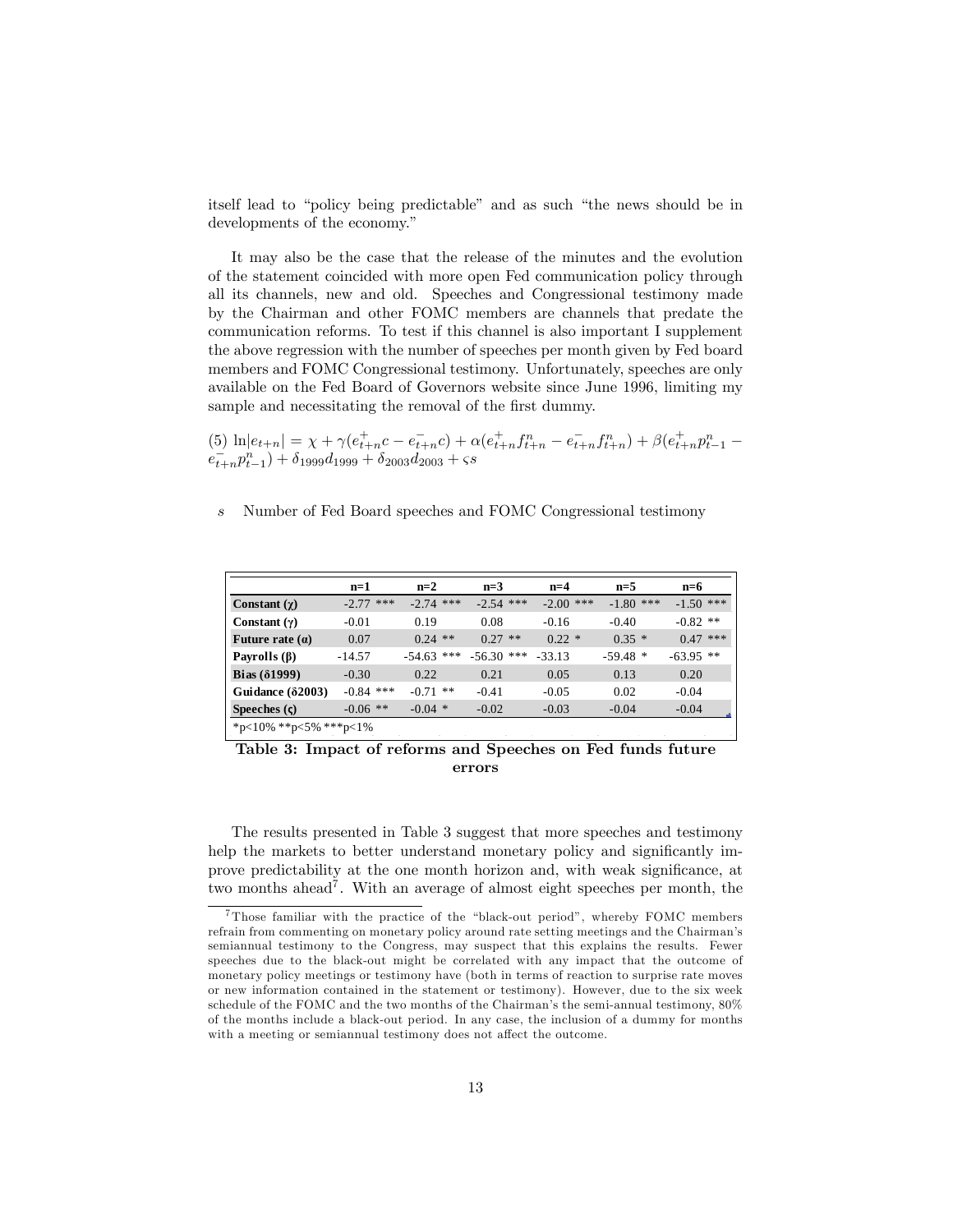cumulative effects are typically a little more than half as strong the effect of explicit policy guidance and approximately on par with the effect of the early communication reforms.<sup>8</sup>

### 6 Alternative specifications

In Section 3 I argue, on the basis of economic and statistical considerations, for the FOMC minutes (1993), the release of the bias (1999) and guidance on the direction of interest rates (2003) as the most logical starting points for the three dummies in my analysis. The last of these was a clear-cut change in communication policy that was communicated as such by the FOMC and, when feasible, implemented in a similar fashion up to the present. The FOMC minutes and the bias, on the other hand, were closely followed by other different reforms. Indeed, as discussed above, both do not appear to be especially substantive reforms in their own right. I argue that the dummies represent a series of reforms and the impact on predictability should thus be seen as coming from their collective effect. However, there is a risk that starting the dummy too soon on an irrelevant, or worse, counterproductive reform could hide the impact of the other reforms.

To check if some of the other reforms might be better starting points for the first two dummies I compare how well different specifications fit the data. Table 4 presents the  $\mathbb{R}^2$  of models with alternate initial reforms.<sup>9</sup> The  $\mathbb{R}^2$  is reported for each of the six variations of the minutes, statement, rationale, bias and outlook variables (see Table 1 for descriptions) for each of the 1 - 6 month ahead timeframes. The last column is the average of the  $R<sup>2</sup>$  over all timeframes for that specification. The asterisk denotes the highest  $R^2$  within the column.<sup>10</sup> Complete regression results from these specifications are shown in the Appendix (with the exception for the minutes-balance-guidance variant, which is presented below in Table 5).

<sup>8</sup>While the evidence here suggests that on average more speeches improve predictability, there is also evidence from Ehrmann and Fratzscher (2007a) that if the views expressed by policy makers become more dispersed that this may hamper predictability.

<sup>&</sup>lt;sup>9</sup>I chose  $\mathbb{R}^2$  rather than other goodness-of-fit measures such as adjusted  $\mathbb{R}^2$ , Aikaike, Schwarz and Hannan-Quinn. The essential difference between these measures is how they discount for the number of dependent variables in the model. Here we have the same number of variables in all cases, so all measures deliver the same ordering of the model.

 $10$  The highest value is based on the unrounded figures. Due to the use of only 3 decimal places, it may appear as if some values are equal in the table.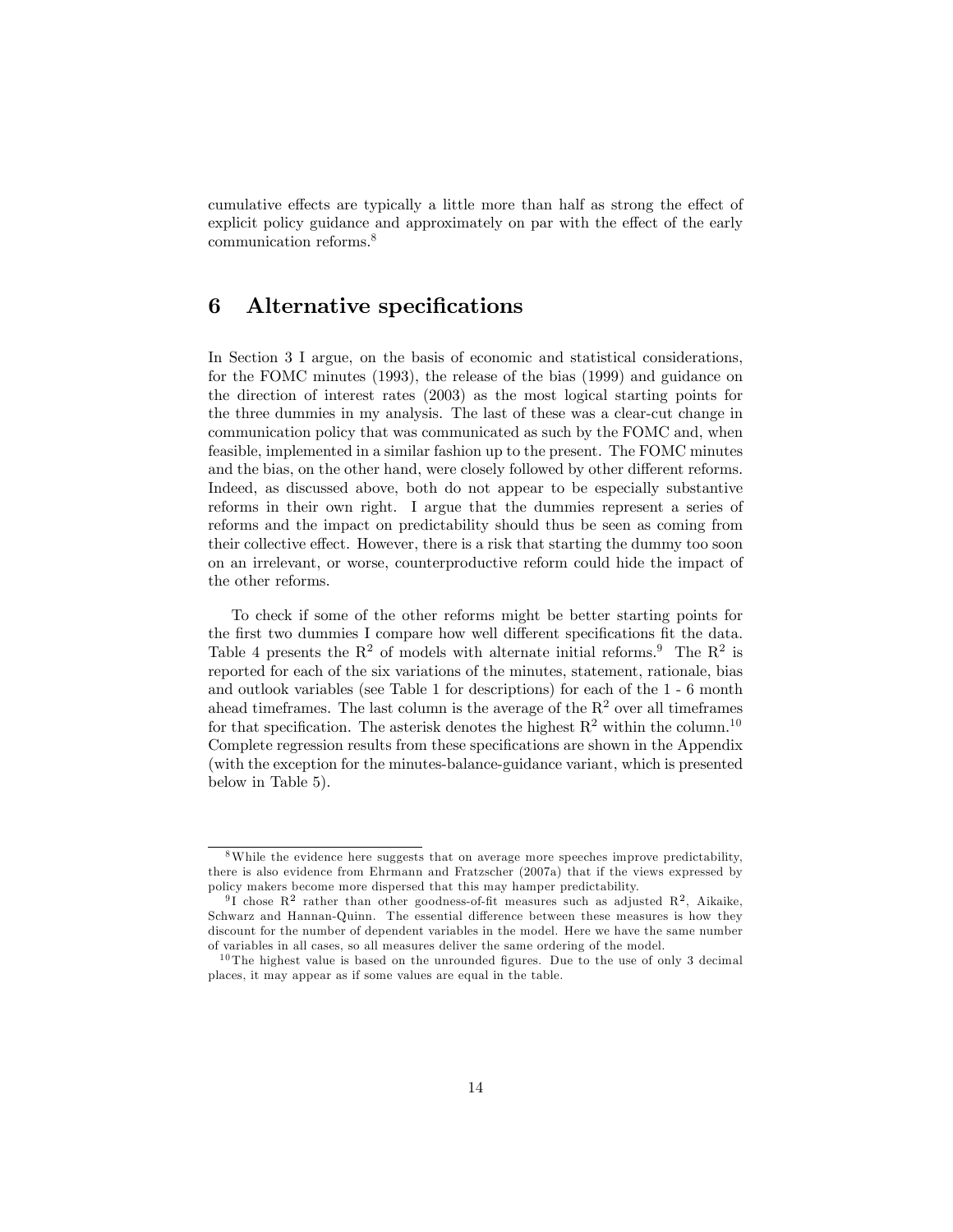| <b>R-squared</b>             |            | 2         | 3         | $\overline{\mathbf{4}}$ | 5        | 6        | average        |
|------------------------------|------------|-----------|-----------|-------------------------|----------|----------|----------------|
| minutes, bias, guidance      | 0.217      | 0.274     | 0.233     | $0.136*$                | 0.139    | 0.189    | 0.198          |
| statement, bias, guidance    | 0.213      | 0.264     | 0.228     | 0.126                   | $0.139*$ | 0.189    | 0.193          |
| rationale, bias, guidance    | 0.217      | 0.270     | 0.233     | 0.129                   | 0.138    | $0.189*$ | 0.196          |
| minutes, balance, guidance   | 0.223<br>* | $0.275$ * | 0.234     | 0.136                   | 0.139    | 0.187    | $0.199*$       |
| statement, balance, guidance | 0.219      | 0.265     | 0.228     | 0.125                   | 0.139    | 0.186    | 0.194          |
| rationale, balance, guidance | 0.222      | 0.270     | $0.234$ * | 0.129                   | 0.138    | 0.188    | 0.197          |
|                              |            |           |           |                         |          |          | *highest $R^2$ |

Table 4: Model comparisons using  $\mathbb{R}^2$ 

Differences between the specifications are very small, all within a range of 0.005. The performance of the models is thus not very sensitive to the exact starting point of the dummies $^{11}$ . Overall the specification used in the text above, minutes-bias-guidance (first row) is beaten by  $0.001$  by the minutes-balanceguidance variant (fourth row). In other words, starting the Örst dummy at the 1993 minutes is supported by comparing the  $R^2$  measures<sup>12</sup> while there may be some doubt about the choice for the bias-dummy over the balance-dummy. A closer look at the results from the minutes-bias-guidance specification is thus warranted and shown in Table 5.

|                          | $n=1$          | $n=2$        | $n=3$        | $n=4$       | $n=5$       | $n=6$        |
|--------------------------|----------------|--------------|--------------|-------------|-------------|--------------|
| Constant $(\chi)$        | ***<br>$-2.67$ | $-2.09$ ***  | $-1.88$ ***  | $-1.49$ *** | $-1.29$ *** | $-1.81$ ***  |
| Constant $(y)$           | 0.00           | $0.36*$      | 0.31         | $-0.06$     | $-0.15$     | $-0.52$ **   |
| Future rate $(a)$        | $0.08*$        | $0.08*$      | $0.11 *$     | $0.13$ **   | $0.18$ **   | $0.35$ ***   |
| Payrolls $(\beta)$       | $-17.60$ **    | $-29.01$ *** | $-30.71$ *** | $-21.94$ ** | $-30.51$ ** | $-51.12$ *** |
| Minutes $(\delta1993)$   | $-0.51$ *      | $-0.65$ ***  | $-0.53*$     | $-0.58$ **  | $-0.54$ *   | 0.17         |
| <b>Balance</b>           | $-0.42$        | $-0.12$      | 0.04         | 0.07        | 0.04        | 0.02         |
| Guidance $(\delta 2003)$ | $-0.84$ ***    | $-0.73$ **   | $-0.56$      | $-0.26$     | $-0.14$     | $-0.04$      |

\*p<10% \*\*p<5% \*\*\*p<1%

Table 5: Impact of reforms on Fed funds future error, balance of risks versus bias

 $^{11}\mathrm{End}$  ogenous break anlaysis is potentially another approach to identifying changes in the predictability of the Fed funds rate that could be caused by shifts in communication policy. However, considering there are specific dates for the start of each policy the fundamental problem of this analysis is not identifying where potential breaks might be. Indeed, the question is somewhat the reverse. We can identify changes in policy, the question is if these had a significant effect. Furthermore, with model specifications of various candidates for the first and second dummy having such similar explanatory power, it does not seem likely that a particular breakpoint would be useful in selecting one dummy starting point from the other.

 $12$ Another argument in favor of the minutes-dummy is that in the table in the Appendix it is significant for a longer forecast horizons than either the statement-dummy or the rationaledummy.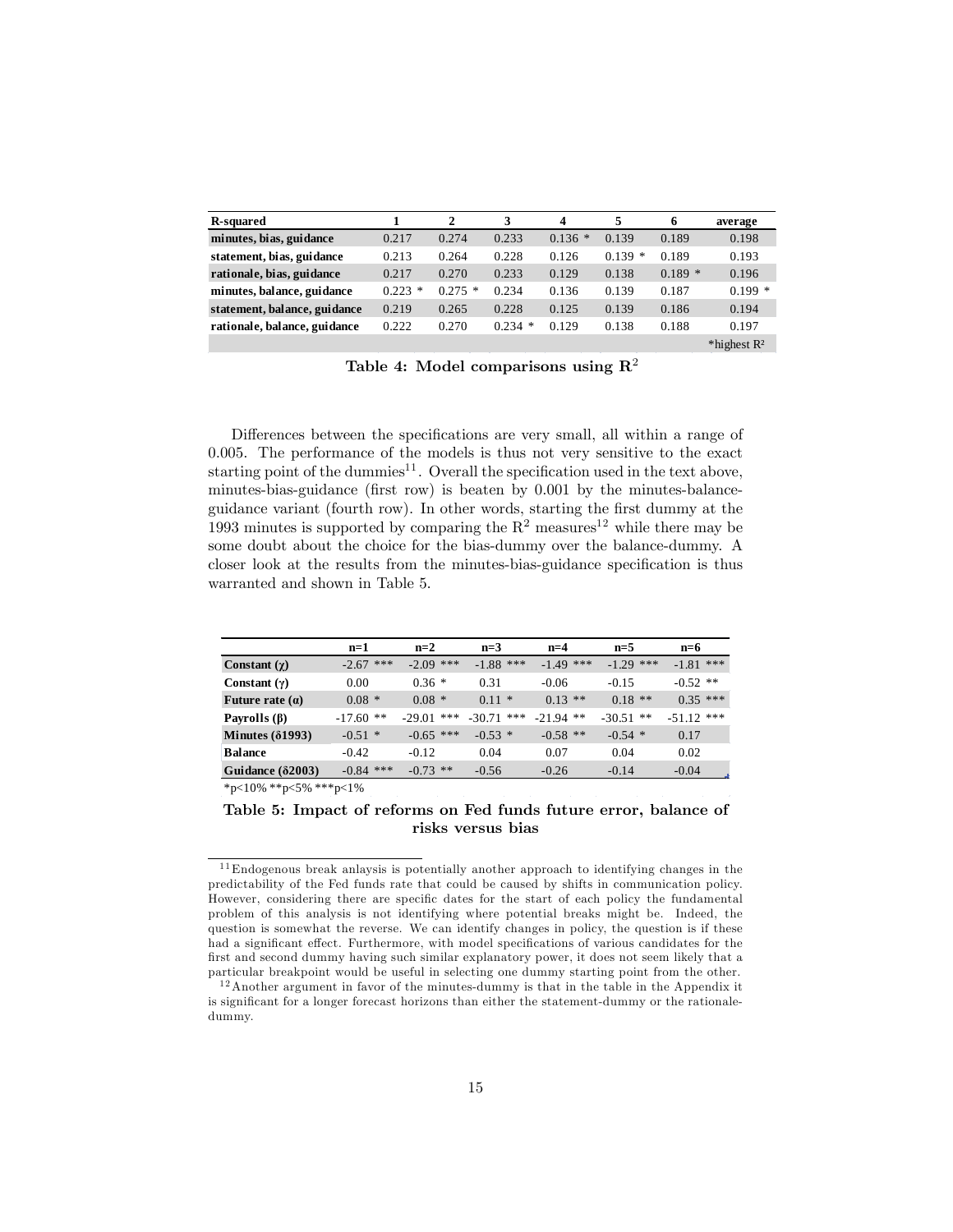In terms of significance of coefficients, the results in Table 5 are very similar to Table 3. The only qualitative difference is that the guidance dummy is not significant at the three month timeframe in Table 5. Starting the second dummy at the introduction of the balance-of-risks, rather than the release of the bias, results in a slightly stronger decline in errors. This makes sense, given the perception by FOMC members that the release of the bias was not a success. However, in both variants the coefficient for the second dummy remains insignificant. As the very similar  $R^2$  measures suggest, the results are basically comparable. Given this, I continue to favor the release of the bias as a more natural starting point for the second dummy, because it is clearly a predecessor to the balance-of-payments and signaled the start of a more forward looking communication policy distinct from the reforms of the early to mid 1990s (which focused instead on explaining current monetary policy).

### 7 Conclusion

Distinguishing different periods of innovation in the communication policy of the Federal Open Market Committee reveals important differences between these reforms. From 2003 the accuracy of the Fed funds futures was aided by the FOMC's explicit guidance about the likely direction of interest rates. Signaling the short term "bias" of monetary policy or the "balance of risks", however, did not help. The earlier reforms of the mid 1990s, when the FOMC introduced the new minutes and the post-meeting statement, also improved predictability. Explaining why monetary policy was set as it was probably helped the markets to better understand and anticipate interest rate changes even though the FOMC did not communicate its own outlook until later. It is also possible that during the same period FOMC members became more communicative through already available channels of communication. Evidence that speeches and Congressional testimony improves predictability suggests that such "old" channels may also have played a role in advancing predictability.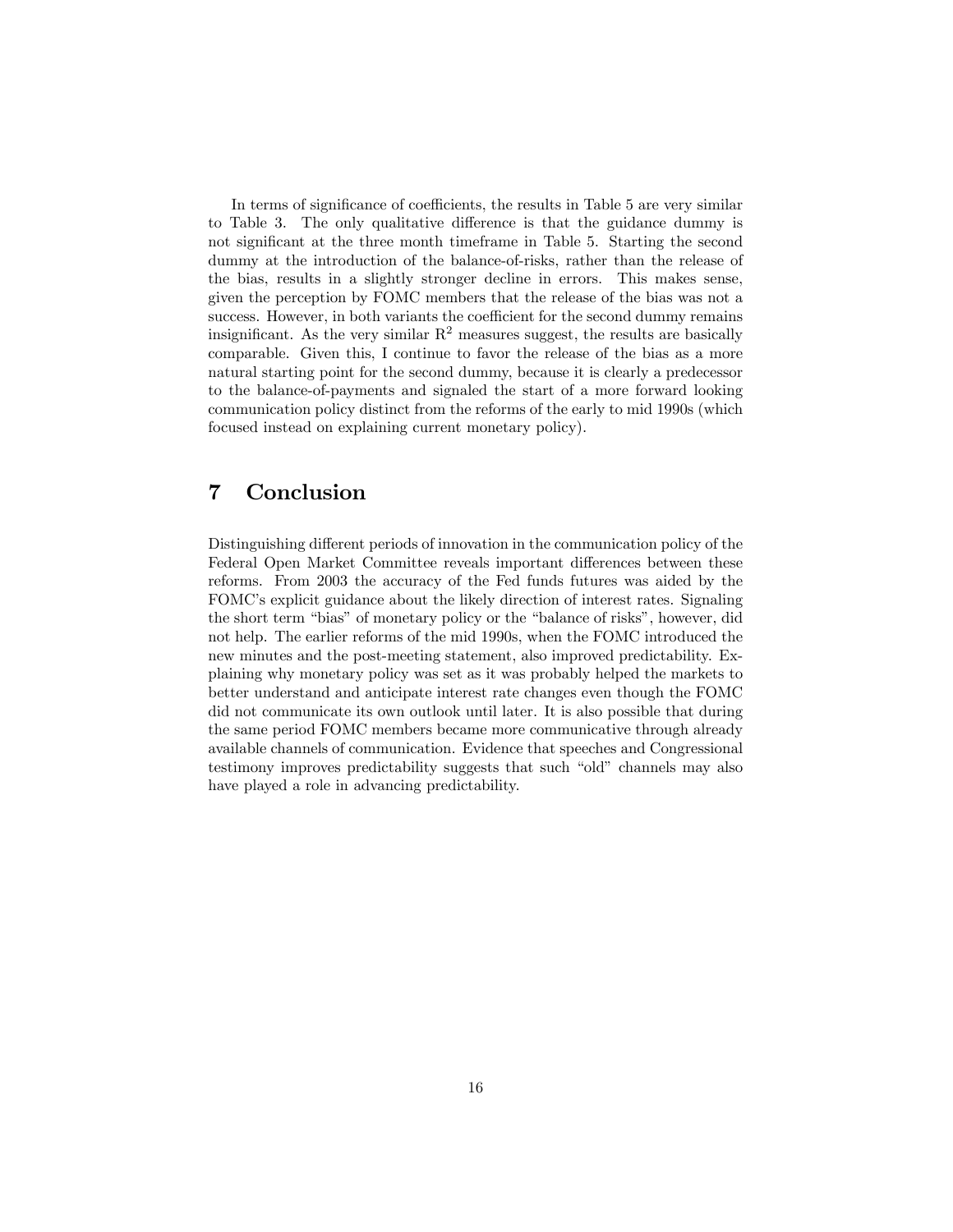# 8 Appendix

|                                                                                                                                                                                       | $n=1$       | $n=2$        | $n=3$        | $n=4$        | $n=5$        | $n=6$        |
|---------------------------------------------------------------------------------------------------------------------------------------------------------------------------------------|-------------|--------------|--------------|--------------|--------------|--------------|
| Constant $(\gamma)$                                                                                                                                                                   | $-2.75$ *** | $-2.22$ ***  | $-1.99$ ***  | $-1.68$ ***  | $-1.36$ ***  | $-1.68$ ***  |
| Constant $(\gamma)$                                                                                                                                                                   | 0.01        | 0.33         | 0.30         | $-0.05$      | $-0.15$      | $-0.54$ **   |
| Future rate $(a)$                                                                                                                                                                     | $0.08*$     | $0.09 *$     | $0.12$ **    | $0.15$ **    | $0.18$ ***   | $0.34$ ***   |
| Payrolls $(\beta)$                                                                                                                                                                    | $-16.91$ ** | $-31.08$ *** | $-33.42$ *** | $-28.16$ *** | $-32.15$ *** | $-45.92$ *** |
| <b>Statement</b>                                                                                                                                                                      | $-0.47$ *   | $-0.54$ **   | $-0.40$      | $-0.30$      | $-0.51$ **   | $-0.05$      |
| Bias $(\delta1999)$                                                                                                                                                                   | $-0.27$     | $-0.03$      | $-0.01$      | $-0.14$      | 0.08         | 0.22         |
| Guidance $(\delta 2003)$                                                                                                                                                              | $-0.95$ *** | $-0.79$ **   | $-0.53$ *    | $-0.15$      | $-0.13$      | $-0.15$      |
| $\mathcal{L} = \{(\mathbf{0}, \mathbf{0}) \mid \mathcal{L}(\mathbf{0}) = \mathbf{0}\}$ , $(\mathbf{0}, \mathbf{0}, \mathbf{0})$ , $(\mathbf{0}, \mathbf{0}, \mathbf{0}) = \mathbf{0}$ |             |              |              |              |              |              |

\*p<10% \*\*p<5% \*\*\*p<1%

Table 6: Impact of reforms on Fed funds future error, statement rather than minutes

|                          | $n=1$       | $n=2$        | $n=3$        | $n=4$        | $n=5$        | $n=6$        |
|--------------------------|-------------|--------------|--------------|--------------|--------------|--------------|
| Constant $(\chi)$        | $-2.75$ *** | $-2.21$ ***  | $-1.97$ ***  | $-1.66$ ***  | $-1.41$ ***  | $-1.77$ ***  |
| Constant $(\gamma)$      | 0.00        | $0.35*$      | 0.30         | $-0.05$      | $-0.15$      | $-0.55$ **   |
| Future rate $(a)$        | $0.08 *$    | $0.09*$      | $0.12$ **    | $0.15**$     | $0.19$ ***   | $0.35***$    |
| Payrolls $(\beta)$       | $-16.98$ ** | $-29.68$ *** | $-33.04$ *** | $-27.44$ *** | $-33.08$ *** | $-48.90$ *** |
| Rationale                | $-0.53$ **  | $-0.63$ ***  | $-0.49*$     | $-0.36$      | $-0.48$ **   | 0.08         |
| Bias $(\delta1999)$      | $-0.21$     | 0.04         | 0.06         | $-0.09$      | 0.09         | 0.16         |
| Guidance $(\delta 2003)$ | $-0.94$ *** | $-0.79$ **   | $-0.53$ *    | $-0.15$      | $-0.12$      | $-0.14$      |

 $\mbox{*p<}10\%$  \*\*p<5% \*\*\*p<1%

Table 7: Impact of reforms on Fed funds future error, rationale rather than minutes

|                          | $n=1$       | $n=2$        | $n=3$        | $n=4$       | $n=5$        | $n=6$        |
|--------------------------|-------------|--------------|--------------|-------------|--------------|--------------|
| Constant $(\gamma)$      | $-2.76$ *** | $-2.22$ ***  | $-1.99$ ***  | $-1.67$ *** | $-1.36$ ***  | $-1.70$ ***  |
| Constant $(\gamma)$      | $-0.01$     | 0.33         | 0.30         | $-0.07$     | $-0.15$      | $-0.51$ *    |
| Future rate $(a)$        | $0.08*$     | $0.10*$      | $0.12$ **    | $0.15$ **   | $0.18$ ***   | $0.33***$    |
| Payrolls $(\beta)$       | $-17.52$ ** | $-31.22$ *** | $-33.20$ *** | $-26.86$ ** | $-32.24$ *** | $-47.65$ *** |
| <b>Statement</b>         | $-0.43$     | $-0.50$ **   | $-0.42$      | $-0.37$     | $-0.50*$     | 0.04         |
| <b>Balance</b>           | $-0.42$     | $-0.13$      | 0.04         | 0.01        | 0.07         | 0.06         |
| Guidance $(\delta 2003)$ | $-0.84$ *** | $-0.73$ **   | $-0.56$      | $-0.24$     | $-0.13$      | $-0.06$      |

 $^*\text{p}<\hspace{-0.05cm}10\%$  \*\*p<5% \*\*\*p<1%

Table 8: Impact of reforms on Fed funds future error, statement rather than minutes, balance of risks rather than bias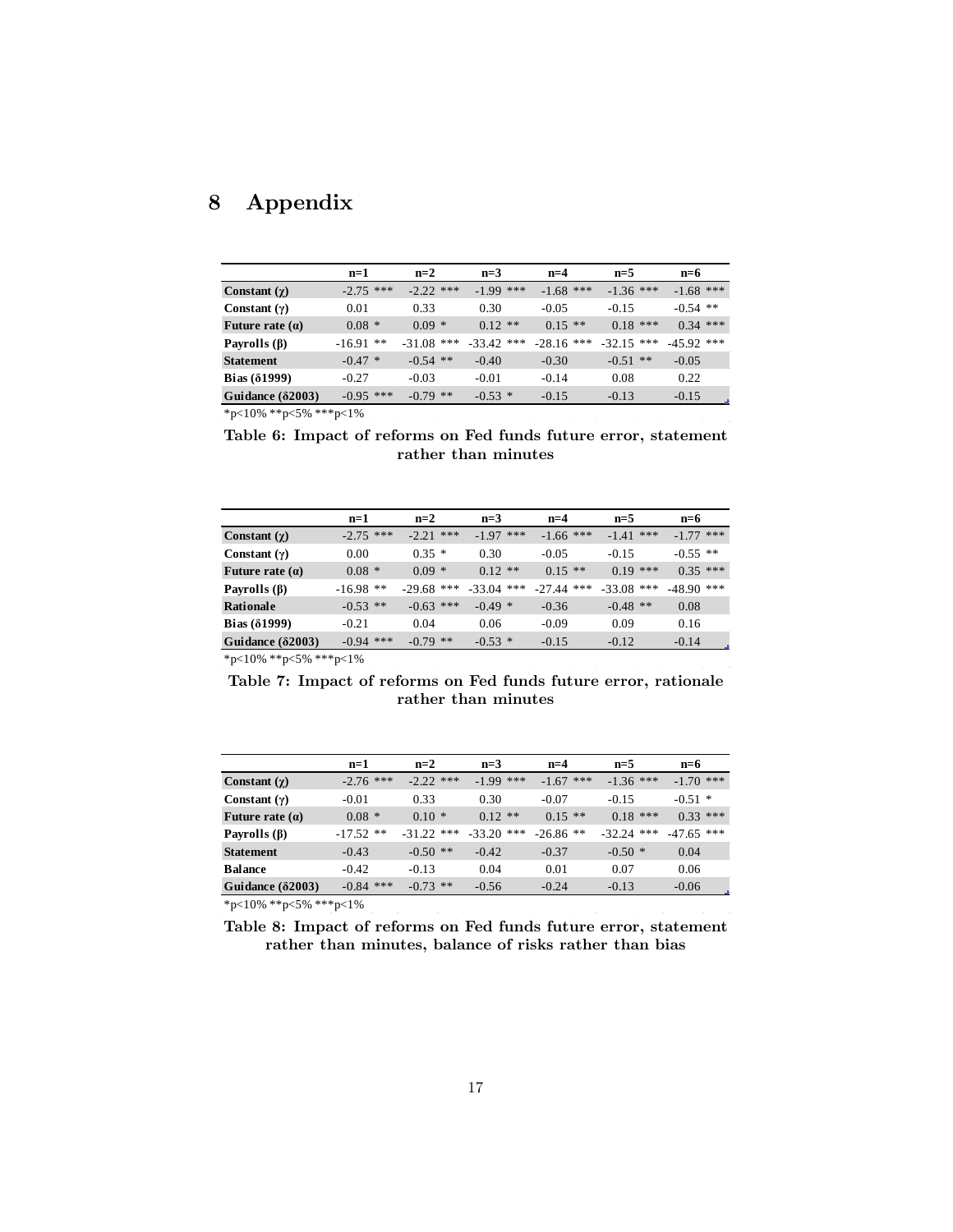|                          | $n=1$       | $n=2$        | $n=3$        | $n=4$        | $n=5$        | $n=6$        |
|--------------------------|-------------|--------------|--------------|--------------|--------------|--------------|
| Constant $(\chi)$        | $-2.75$ *** | $-2.21$ ***  | $-1.97$ ***  | $-1.65$ ***  | $-1.41$ ***  | $-1.78$ ***  |
| Constant $(\gamma)$      | $-0.02$     | 0.34         | 0.30         | $-0.07$      | $-0.15$      | $-0.52$ **   |
| Future rate $(a)$        | $0.08$ **   | $0.09 *$     | $0.12$ **    | $0.15$ **    | $0.19$ ***   | $0.35***$    |
| Payrolls $(\beta)$       | $-17.55$ ** | $-30.03$ *** | $-32.93$ *** | $-26.18$ *** | $-33.24$ *** | $-50.61$ *** |
| Rationale                | $-0.49*$    | $-0.58$ ***  | $-0.50*$     | $-0.44$      | $-0.47$ *    | 0.17         |
| <b>Balance</b>           | $-0.37$     | $-0.07$      | 0.10         | 0.06         | 0.07         | 0.00         |
| Guidance $(\delta 2003)$ | $-0.84$ *** | $-0.73$ **   | $-0.56$      | $-0.24$      | $-0.12$      | $-0.05$      |

\*p<10% \*\*p<5% \*\*\*p<1%

Table 9: Impact of reforms on Fed funds future error, rationale rather than minutes and balance of risks rather than bias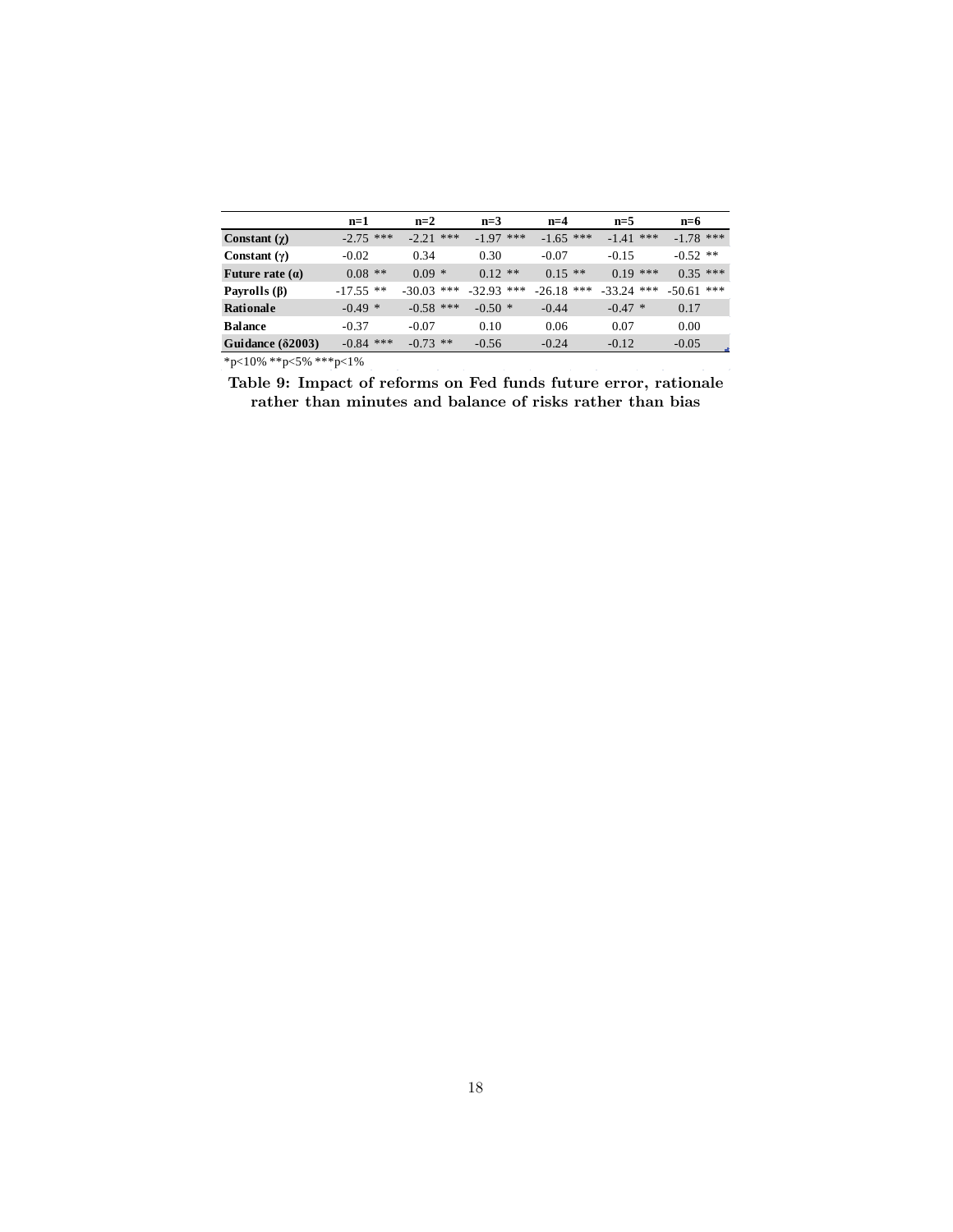### References

Axilrod, S. H.: 2009, Inside the Fed, MIT Press.

- Bernanke, B.: 2004, Central bank talk and monetary policy. Speech, 7 October.
- Campbell, J. Y. and Shiller, R. J.: 1991, Yield spreads and interest rate movements: A bird's eye view, The Review of Economic Studies  $58(3)$ ,  $495-514$ .
- Carlson, J., Craig, B., Higgins, P. and Melick, W.: 2006, FOMC communications and the predictability of near-term policy decisions. Federal Reserve of Cleveland Review.
- Cochrane, J. H. and Piazzesi, M.: 2005, Bond risk premia, American Economic  $Review 95(1), 138–160.$
- Coppel, J. and Connolly, E.: 2003, What do financial market data tell us about monetary policy transparency? Reserve Bank of Australia Working Paper.
- Dale, S., Orphanides, A. and Osterholm, P.: 2008, Imperfect central bank communication - information vs. distraction. IMF Working Paper 08/60.
- Demertzis, M. and Hoeberichts, M.: 2007, The costs of increasing transparency, Open Economies Review  $18$ ,  $263-280$ .
- Ehrmann, M. and Fratzscher, M.: 2007a, Social value of public information: Testing the limits of transparency. ECB Working Paper No. 821.
- Ehrmann, M. and Fratzscher, M.: 2007b, Transparency, disclosure and the federal reserve, Journal of Central Banking .
- Fama, E. F. and Bliss, R. R.: 1987, The information in long-maturity forward rates, The American Economic Review  $77(4)$ , 680-692.
- Gurkaynak, R., Sack, B. P. and Swanson, E. T.: 2007, Market-based measures of monetary policy expectations, *Journal of Business and Economic Statistics*  $25(2)$ .
- Hayo, B. and Neuenkirch, M.: 2009, Does FOMC communication help predicting federal funds target rate changes? MAGKS Joint Discussion Paper Series in Economics, No. 25-2009.
- Holmsen, A., Qvigstad, J. F., Øistein Røisland and Solberg-Johansen, K.: 2008, Communicating monetary policy intentions: The case of Norges Bank. Norges Bank Working Paper 2008-20.
- Jansen, D.-J. and de Haan, J.: 2009, Has ECB communication been helpful in predicting interest rate decisions? an evaluation of the early years of the economic and monetary union,  $Applied\ Economics$  41(16), 1995–2003.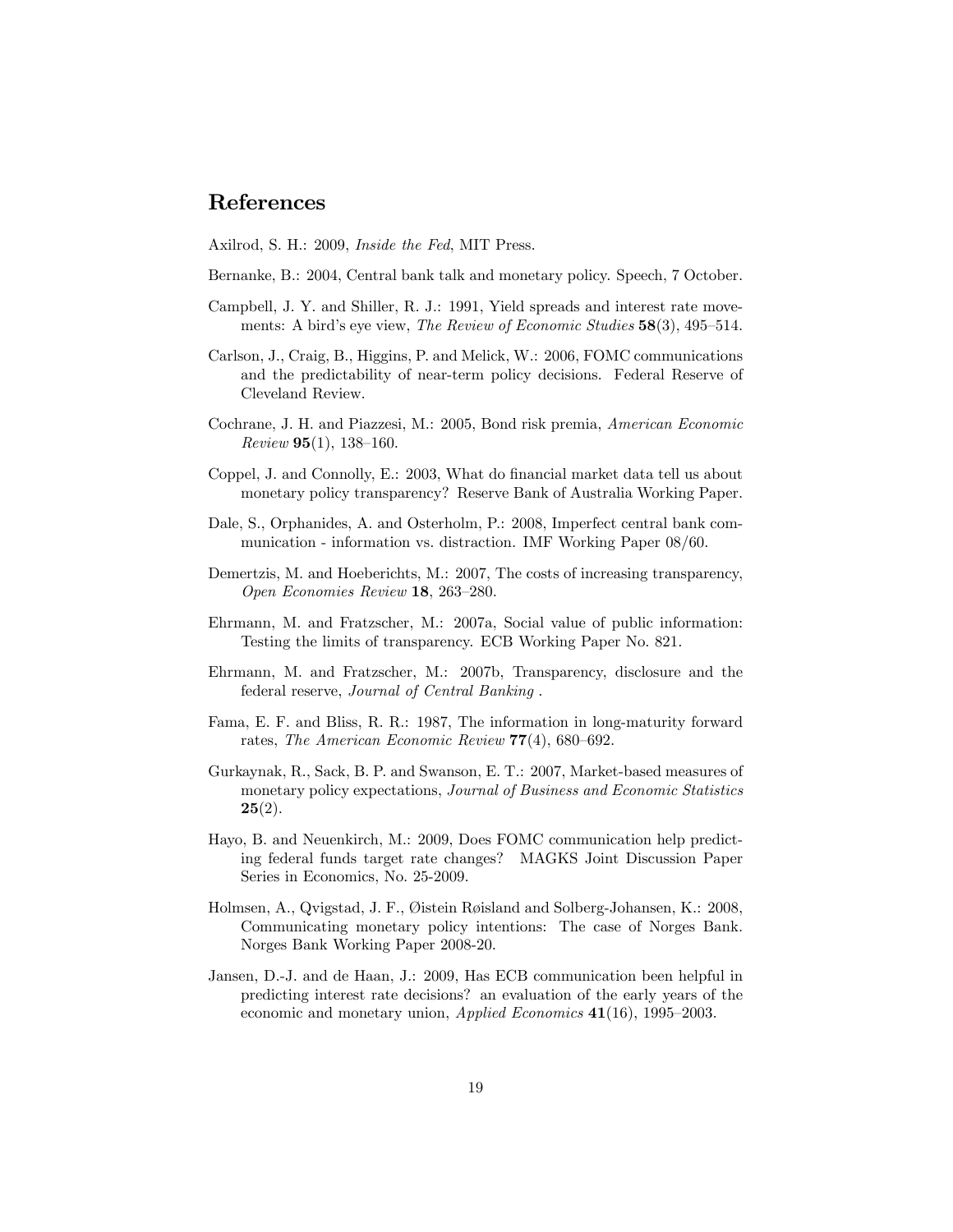- King, M.: 2000, Address to the joint luncheon of the american ecnomic associ-ation and the american finance association. Speech, 7 January.
- Kool, C., Middeldorp, M. and Rosenkranz, S.: 2011, Central bank transparency and the crowding out of information in the financial markets, *Journal of* Money, Credit and Banking . Forthcoming.
- Kwan, S.: 2007, On forecasting future monetary policy: Has forward-looking language mattered? Federal Reserve Bank of San Francisco Economic Letter 2007-15.
- Lange, J., Sack, B. and Whitesell, W.: 2003, Anticipations of monetary policy in financial markets, Journal of Money, Credit and Banking 35(6), 889–909.
- Lildholdt, P. and Wetherilt, A. V.: 2004, Anticipation of monetary policy in UK financial markets. Bank of England Working Paper 241.
- Middeldorp, M. and Rosenkranz, S.: 2011, Central bank communication and the crowding out of private information in an experimental asset market. Federal Reserve Bank of New York Staff Report.
- Mizen, P.: 2009, What can we learn from central bankers' words? some nonparametric tests for the ECB, Economic Letters 103, 29-32.
- Morris, S. and Shin, H. S.: 2002, Social value of public information, The American Economic Review  $92(5)$ , 1521-1534.
- Murdzhev, A. and Tomljanovich, M.: 2006, What is the color of Alan Greenspan's tie? how central bank policy announcements have changed financial markets, Eastern Economic Journal  $32(4)$ .
- Pianalto, S.: 2005, Expectations, communications and monetary policy, Federal Reserve Bank of Cleveland Economic Commentary .
- Piazzesi, M. and Swanson, E.: 2008, Futures prices as risk-adjusted forecasts of monetary policy, Journal of Monetary Economics 55, 677-691.
- Poole, W.: 2003, Fed transparency: How, not whether. November 1 Luncheon Address before the Global Interdependence Center, Federal Reserve Bank of Philadelphia.
- Rafferty, M. and Tomljanovich, M.: 2002, Central bank transparency and market efficiency: An econometric analysis, *Journal of Economics and Finance*  $26(2), 150-161.$
- Rasche, R. H. and Thornton, D. L.: 2002, The FOMC's balance-of-risks statement and market expectations of policy actions, The Federal Reserve Bank of St. Louis Review .
- Sack, B.: 2004, Extracting the expected path of monetary policy from futures rates, The Journal of Futures Markets  $24(8)$ , 733–754.